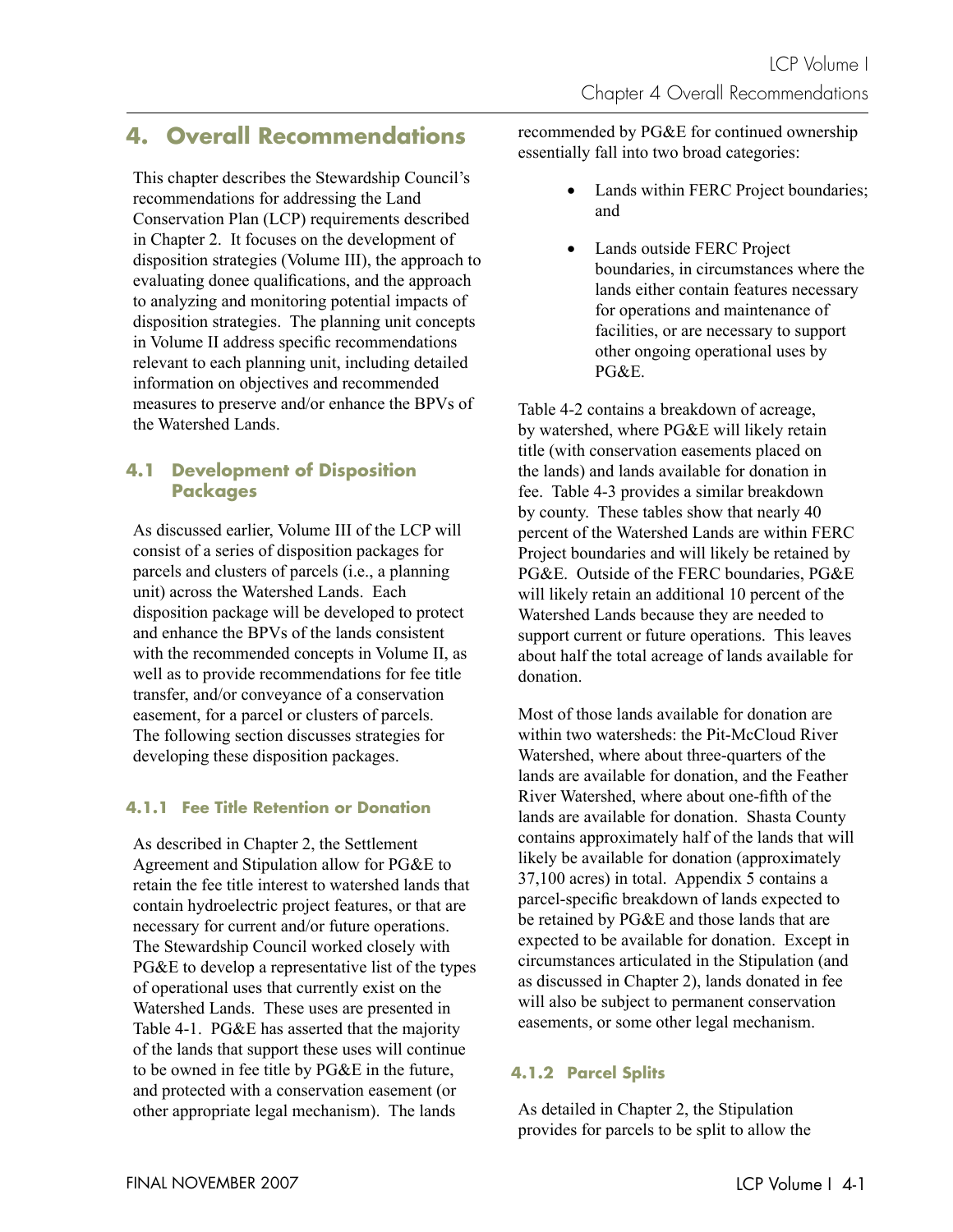| Table 4-1 Land Uses that Support PG&E Operations and Maintenance Functions <sup>1</sup> |                                                                                                                                                                                                                                                       |  |  |
|-----------------------------------------------------------------------------------------|-------------------------------------------------------------------------------------------------------------------------------------------------------------------------------------------------------------------------------------------------------|--|--|
| <b>Land Uses</b>                                                                        | <b>Description</b>                                                                                                                                                                                                                                    |  |  |
| Laydown Area                                                                            | Area used to temporarily store equipment and materials for a specific project.<br>Site may also be used for a temporary office trailer, gathering of crews, parking,<br>etc. in support of the project. (Up to 5 acres, depending upon terrain).      |  |  |
| Material/Equipment Storage                                                              | Long-term storage of equipment and material.                                                                                                                                                                                                          |  |  |
| <b>Electric Transmission Line</b>                                                       | 60 kV Electric Transmission Line - 50-foot wide corridor.<br>115 kV Electric Transmission Line - 75-foot wide corridor.<br>230 kV Electric Transmission Line - 100-foot wide corridor.<br>500 kV Electric Transmission Line - 200-foot wide corridor. |  |  |
| Rock Storage                                                                            | Rock storage area (5 acres).                                                                                                                                                                                                                          |  |  |
| Sediment Deposit/Debris<br>Area                                                         | Area where dredge material is stockpiled when removing sediment and debris<br>from reservoirs, canals, etc. This is an ongoing use.                                                                                                                   |  |  |
| <b>Gravel Source</b>                                                                    | Quarry where PG&E obtains gravel for routine and major maintenance projects<br>$(5 \text{ acres})$ .                                                                                                                                                  |  |  |
| Helispot                                                                                | Area to land and/or park helicopters (1 acre).                                                                                                                                                                                                        |  |  |
| Service Center                                                                          | PG&E administrative facility for office personnel, field crews, equipment parking<br>and repair, construction material storage, etc.                                                                                                                  |  |  |
| <b>Water Source</b>                                                                     | Generally a source for water from adjacent canals or rivers that is used to<br>support improvements or mitigation areas required under the FERC license or<br>settlement agreements.                                                                  |  |  |
| <b>Erosion Area</b>                                                                     | Generally geologically unstable areas that are subject to slides and erosion<br>problems.                                                                                                                                                             |  |  |
| Spoil Pile                                                                              | Area where earthen material from slides or small projects is stockpiled.                                                                                                                                                                              |  |  |
| <b>Snow Course</b>                                                                      | Area where snowpack is measured (helicopters are often used to transport<br>the hydrographer taking the measurement, so helicopter landing in the area is<br>common).                                                                                 |  |  |
| Spill Channel                                                                           | Dams spill into spill channels because of high water levels, rejection loads, etc.<br>Spill channels can be dangerous because of unpredictable spills releasing large<br>quantities of water within a very short timeframe.                           |  |  |
| Dam Maintenance Area                                                                    | Area used to maintain the dam. Includes materials and equipment storage and<br>staging areas.                                                                                                                                                         |  |  |
| Flow Study Area                                                                         | Area used for monitoring streamflows for FERC-required studies.                                                                                                                                                                                       |  |  |
| Spray Field                                                                             | Part of the operations of a septic system.                                                                                                                                                                                                            |  |  |

<sup>1</sup> This list is not intended to be all-inclusive. Acreages, widths, and other dimensions are typical but subject to change depending on a variety of geographic and operational factors. Source: PG&E 2006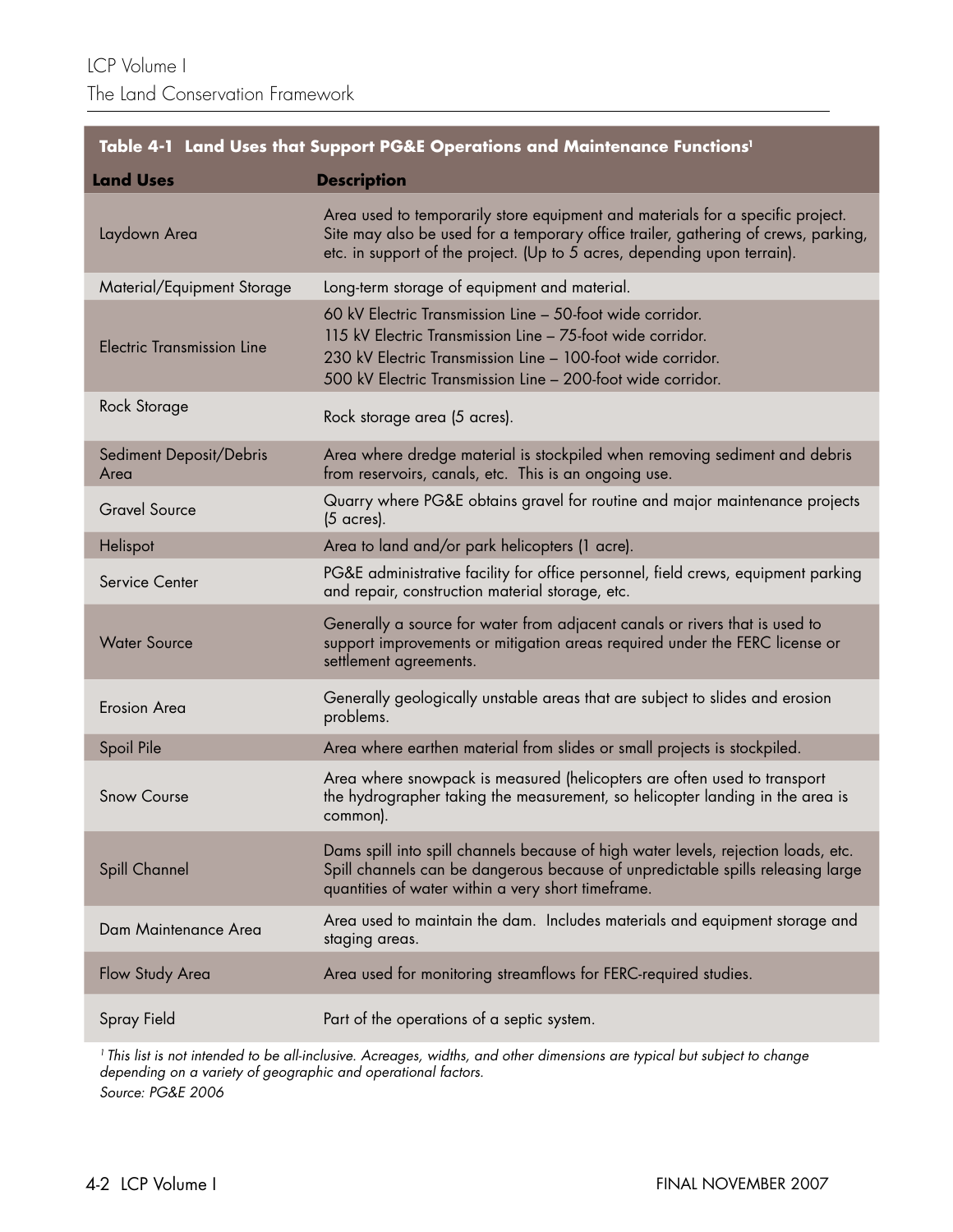continued use by PG&E of a portion of a parcel for hydropower operations or maintenance, while allowing the remaining portion to be conveyed in fee to a third party. The Stewardship Council will address specific details about recommended parcel splits in the Volume III disposition packages.

## **4.1.3 Conservation Easements or Other Mechanisms**

A conservation easement is an interest in real property that is voluntarily created, freely transferable, and perpetual in duration. For the Watershed Lands, the conservation easements will describe the property subject to the easement and the parties to the agreement, including the grantor, grantee, and any third party beneficiaries. Each conservation easement agreement will describe the BPVs and other values to be protected and enhanced per Civil Code Section 815 and other

applicable statutes.<sup>1</sup> Each conservation easement will be subject to the reservations for hydroelectric operations, water storage and delivery, and other requirements as described in the Settlement Agreement, Appendix E. Table 4-5 lists General Rights to be Reserved by PG&E.

The conservation easements must provide for the preservation of the lands for the specified BPVs and to "prevent any other uses that will significantly impair or interfere with those values." (Settlement Agreement, Appendix E). Easements and other mechanisms, such as management agreements, will also describe the physical enhancements required by the LCP, as well as the responsibilities and allocation of costs for the construction and maintenance of those improvements. The easements will also address all other activities required to fulfill the purposes of disposition, including provisions related to prohibited uses within the easement area, the grant

| Table 4-2 Lands Potentially Available for Donation in Each Watershed |                              |                                                                                                         |                                                                                                                |                                                                             |                                                                                                                |  |
|----------------------------------------------------------------------|------------------------------|---------------------------------------------------------------------------------------------------------|----------------------------------------------------------------------------------------------------------------|-----------------------------------------------------------------------------|----------------------------------------------------------------------------------------------------------------|--|
| <b>Watershed</b>                                                     | <b>Total</b><br><b>Acres</b> | Lands<br>Likely to be<br><b>Retained by</b><br><b>PG&amp;E</b><br><b>Within FERC</b><br><b>Boundary</b> | Lands<br><b>Likely to be</b><br><b>Retained</b><br>by PG&E<br><b>Outside</b><br><b>FERC</b><br><b>Boundary</b> | <b>Total Acres</b><br>Likely to be<br><b>Retained by</b><br><b>PG&amp;E</b> | <b>Lands Likely</b><br><b>Available</b><br><b>for Donation</b><br>(Outside<br><b>FERC</b><br><b>Boundary</b> ) |  |
| Carrizo Plain                                                        | 655                          | $\circ$                                                                                                 |                                                                                                                | 1                                                                           | 654                                                                                                            |  |
| <b>Cow-Battle Creek</b>                                              | 11,085                       | 1,219                                                                                                   | 218                                                                                                            | 1,437                                                                       | 9,648                                                                                                          |  |
| <b>Eel River</b>                                                     | 7,446                        | 2,235                                                                                                   | $\mathbf 0$                                                                                                    | 2,235                                                                       | 5,212                                                                                                          |  |
| Feather River                                                        | 53,185                       | 32,353                                                                                                  | 8,516                                                                                                          | 40,867                                                                      | 12,322                                                                                                         |  |
| Kern-Tule River                                                      | 692                          | 60                                                                                                      | 162                                                                                                            | 221                                                                         | 472                                                                                                            |  |
| Kings River                                                          | 1,461                        | 926                                                                                                     | 202                                                                                                            | 1,128                                                                       | 334                                                                                                            |  |
| <b>Pit-McCloud River</b>                                             | 38,223                       | 8,480                                                                                                   | 755                                                                                                            | 9,232                                                                       | 28,996                                                                                                         |  |
| Stanislaus River                                                     | 1,867                        | 500                                                                                                     | 32                                                                                                             | 532                                                                         | 1,338                                                                                                          |  |
| <b>Upper Mokelumne</b><br>River                                      | 7,096                        | 2,145                                                                                                   | 405                                                                                                            | 2,550                                                                       | 4,549                                                                                                          |  |
| <b>Willow Creek</b>                                                  | 2,197                        | 1,309                                                                                                   | 154                                                                                                            | 1,462                                                                       | 736                                                                                                            |  |
| Yuba-Bear River                                                      | 18,629                       | 3,992                                                                                                   | 3,834                                                                                                          | 7,823                                                                       | 10,808                                                                                                         |  |
| <b>Total Lands (Acres)</b>                                           | 142,536                      | 53,219                                                                                                  | 14,279                                                                                                         | 67,488                                                                      | 75,069                                                                                                         |  |
| <b>%of Total Lands</b>                                               | 100%                         | 37%                                                                                                     | 10%                                                                                                            | 47%                                                                         | 53%                                                                                                            |  |

Note: All acreage estimates are approximate. All estimates have been rounded up to the nearest one acre, and totals may reflect minor rounding errors.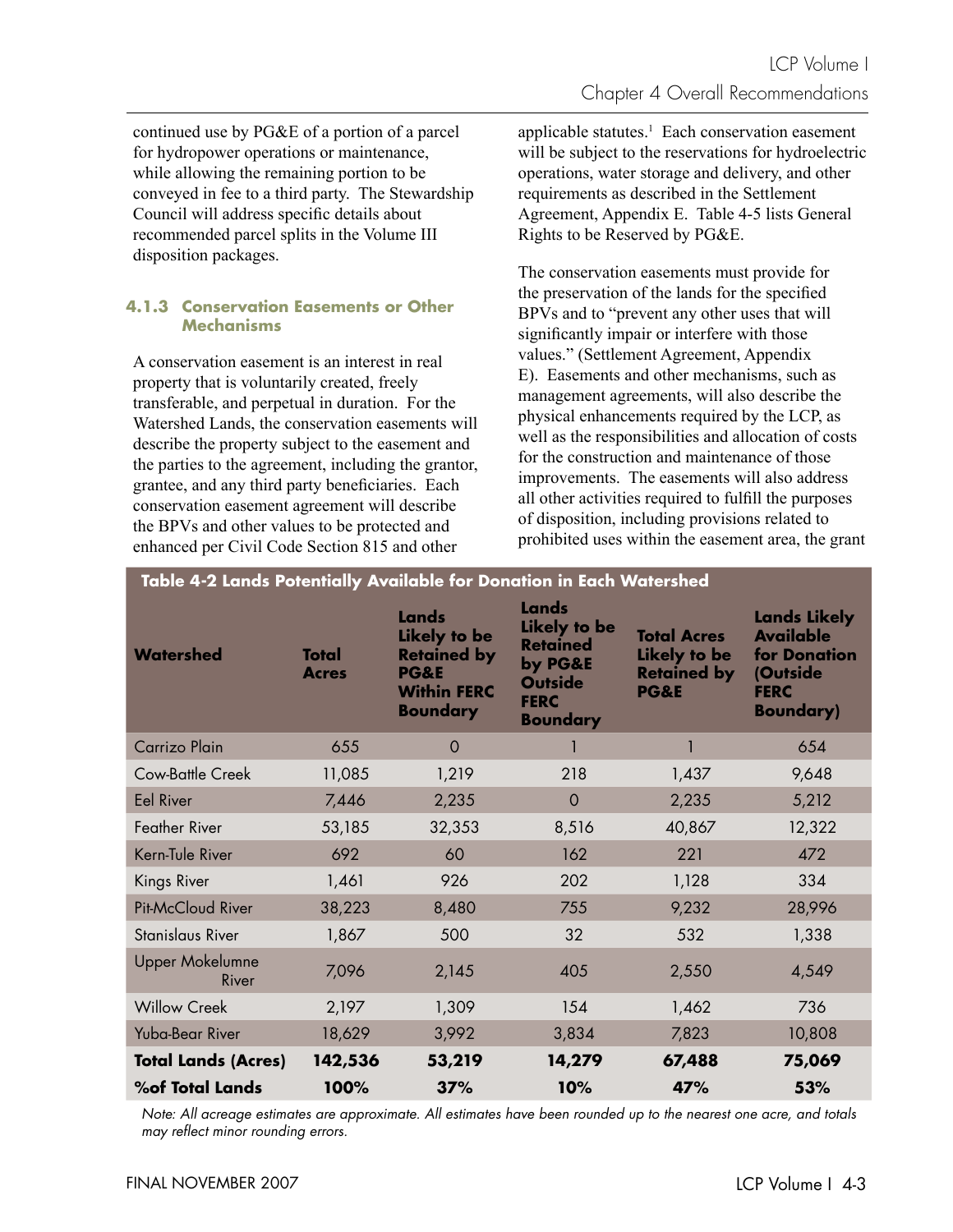#### **Table 4-3 Lands Potentially Available for Donation in Each County**

| <b>County</b>                 | <b>Total</b><br><b>Acres</b> | <b>Lands to be</b><br><b>Retained by</b><br><b>PG&amp;E Within</b><br><b>FERC Boundary</b> | <b>Lands to be</b><br><b>Retained</b><br>by PG&E<br><b>Outside</b><br><b>FERC</b><br><b>Boundary</b> | Total<br><b>Acres to be</b><br><b>Retained by</b><br><b>PG&amp;E</b> | <b>Lands Available</b><br>for Donation<br>(Outside FERC<br><b>Boundary)</b> |
|-------------------------------|------------------------------|--------------------------------------------------------------------------------------------|------------------------------------------------------------------------------------------------------|----------------------------------------------------------------------|-----------------------------------------------------------------------------|
| Alpine                        | 1,853                        | 826                                                                                        | $\Omega$                                                                                             | 826                                                                  | 1,028                                                                       |
| Amador                        | 4,438                        | 1,183                                                                                      | 405                                                                                                  | 1,588                                                                | 2,851                                                                       |
| <b>Butte</b>                  | 8,170                        | 600                                                                                        | 731                                                                                                  | 1,329                                                                | 6,843                                                                       |
| Calaveras                     | 24                           | 23                                                                                         | $\Omega$                                                                                             | 23                                                                   |                                                                             |
| El Dorado                     | 205                          | 197                                                                                        | $\overline{O}$                                                                                       | 197                                                                  | 9                                                                           |
| Fresno                        | 1,502                        | 926                                                                                        | 242                                                                                                  | 1,168                                                                | 335                                                                         |
| Kern                          | 651                          | 48                                                                                         | 162                                                                                                  | 209                                                                  | 443                                                                         |
| Lake                          | 5,336                        | 1,946                                                                                      | $\overline{O}$                                                                                       | 1,946                                                                | 3,390                                                                       |
| Lassen                        | 6,700                        | $\Omega$                                                                                   | 6,699                                                                                                | 6,699                                                                |                                                                             |
| Madera                        | 1,986                        | 1,170                                                                                      | 114                                                                                                  | 1,283                                                                | 704                                                                         |
| Mariposa                      | 8                            | 8                                                                                          | $\mathbf 0$                                                                                          | 8                                                                    | $\overline{0}$                                                              |
| Mendocino                     | 2,111                        | 289                                                                                        | $\mathbf 0$                                                                                          | 289                                                                  | 1,823                                                                       |
| Merced                        | 5                            | 5                                                                                          | $\overline{O}$                                                                                       | 5                                                                    | $\overline{0}$                                                              |
| Nevada                        | 9,261                        | 2,329                                                                                      | 2,841                                                                                                | 5,167                                                                | 4,095                                                                       |
| Placer                        | 6,512                        | 1,351                                                                                      | 471                                                                                                  | 1,821                                                                | 4,693                                                                       |
| Plumas                        | 37,944                       | 31,754                                                                                     | 866                                                                                                  | 32,611                                                               | 5,329                                                                       |
| San Luis Obispo               | 655                          | $\mathbf 0$                                                                                | 1                                                                                                    |                                                                      | 654                                                                         |
| Shasta                        | 47,405                       | 9,481                                                                                      | 806                                                                                                  | 10,284                                                               | 37,127                                                                      |
| Tehama                        | 1,774                        | 196                                                                                        | 167                                                                                                  | 363                                                                  | 1,412                                                                       |
| Tulare                        | 41                           | 12                                                                                         | $\mathbf 0$                                                                                          | 12                                                                   | 29                                                                          |
| Tuolumne                      | 1,846                        | 479                                                                                        | 32                                                                                                   | 511                                                                  | 1,337                                                                       |
| Yuba                          | 59                           | $\overline{O}$                                                                             | $\overline{0}$                                                                                       | $\overline{O}$                                                       | 59                                                                          |
| Other <sup>1</sup>            | 3,457                        | 403                                                                                        | 626                                                                                                  | 1,028                                                                | 2,431                                                                       |
| <b>Total Lands</b><br>(Acres) | 141,943                      | 53,226                                                                                     | 14,163                                                                                               | 67,376                                                               | 74,593                                                                      |
| % of Total<br>Lands           | 100%                         | 37%                                                                                        | 10%                                                                                                  | 47%                                                                  | 53%                                                                         |

<sup>1</sup> This acreage includes lands within parcels that cross County boundaries. Thus, the acreage attributable to each individual County cannot be accurately determined at this time. These areas are limited to the following: Shasta/ Tehama Counties 281 acres, Lassen/Plumas Counties 221 acres, Nevada/Placer Counties 1,992, Amador/Calaveras Counties 782 acres, Merced/Mariposa Counties 10 acres, Madera/Fresno Counties 171 acres.

Note: All acreage estimates are approximate. All estimates have been rounded up to the nearest one acre, and totals may reflect minor rounding errors.

of particular property interests, and the rights of the grantee to enter the property, compliance monitoring, and enforcement.

Each agreement will also include a detailed assignment of the various responsibilities of the grantor and grantee, including obligations to, for example: (1) defend and protect the grantor's and grantee's rights; (2) monitor for and prevent activities by third parties that are inconsistent with the conservation easement; (3) monitor for and prevent trespass and other unlawful activities;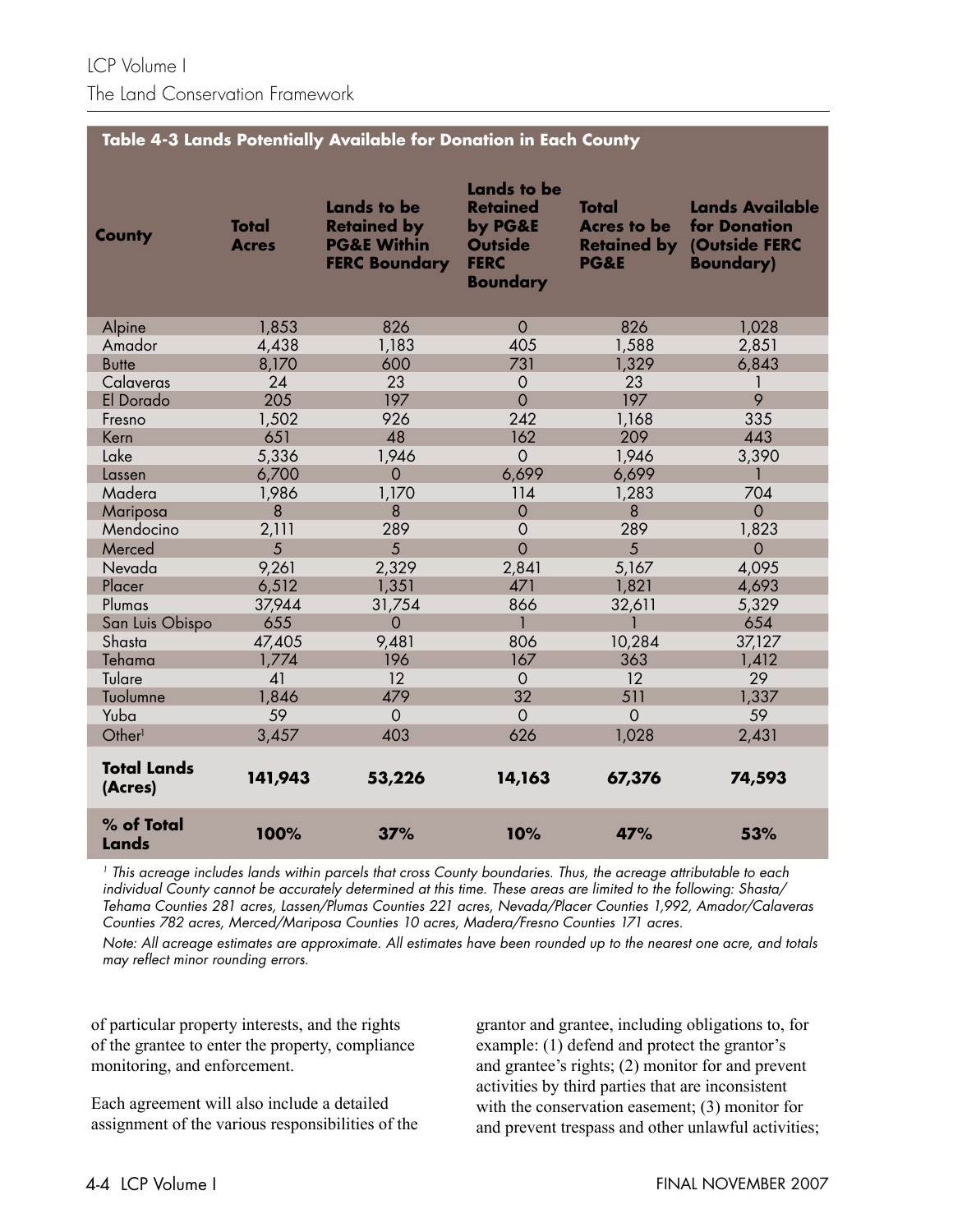(4) implement, or permit the implementation of, any physical improvements authorized or not authorized in the easement; and (5) keep the property free from liens and encumbrances that are inconsistent with or impede full enjoyment of rights granted in the easement. In the event of a breach of the conservation easement, the agreement will describe the remedies available to the non-breaching party. In some cases, thirdparty beneficiaries with their own enforcement rights may be included.

As detailed in Chapter 2, the Stipulation specifies limited circumstances in which a land donation made by PG&E would be made free of a conservation easement.<sup>2</sup> Recommendations regarding specific transaction documents will be made by the Board of the Stewardship Council on a case-by-case basis and will be fully described in the associated disposition packages in Volume III.

Volume III of the LCP will address the ultimate disposition of the lands, including the terms of the conservation easements as applicable. If the Stewardship Council determines that a conservation easement is the preferred means by which the long-term management objectives can be achieved, an easement will be crafted, in close consultation with PG&E and the grantor, to address each relevant parcel. Table 4-4 lists the types of items that may be addressed as part of each conservation easement.

## **Other Factors to Address in Conservation Easements**

The Stipulation requires that the LCP address numerous factors related to the disposition of parcels, in a programmatic fashion. As appropriate, some of these requirements, along with others found in the Stipulation, may be specifically addressed in conservation easements or other transactional documents. These include: (1) stating the objectives to preserve and/or enhance the BPVs for the parcels;  $(2)$  a finding that the intended donee of the conservation easement or other protection mechanism has the funding and other capacity to maintain the property interest so as to preserve and/or enhance the BPVs; (3) a commitment by an appropriate entity to provide property tax revenue or other

revenue so that the totality of dispositions in each affected county will be tax neutral for that county; (4) disclosure of all known hazardous waste or substance contamination or other environmental liabilities associated with each parcel; (5) consideration regarding whether to split any parcel partly used by PG&E, where the BPVs of the unused part may be enhanced by such split; and (6) a strategy to undertake appropriate physical measures to enhance the BPVs of individual parcels, provided that no such measure will be in conflict with the Settlement Agreement.<sup>3</sup> These elements will be addressed in full in the specific disposition packages in Volume III of the LCP.

## **Reserved Rights**

Conservation easements and grant deeds will include an express reservation of the right of PG&E to continue to operate and maintain hydroelectric generation facilities, associated water delivery facilities, electric and gas transmission and distribution lines, electric substations, and all appurtenances to such facilities in compliance with applicable laws, regulations, licenses and orders, including orders issued by the CPUC or FERC. In addition, PG&E will also reserve necessary rights to access its facilities, to repair, replace, reconstruct, or remove existing facilities, and to construct new facilities within reserved easement areas or as otherwise necessary to serve its customers. The Settlement and Stipulation also require PG&E to reserve the right to comply with existing agreements for economic uses, including consumptive water deliveries. Table 4-5 lists more specific examples of the types of reserved rights that will be addressed, as applicable, in the grant deeds and conservation easements.

## **Existing Agreements**

The conservation easements must honor existing agreements for economic uses. Numerous economic uses exist on the Watershed Lands, as listed in Table 4-6 by use type. Appendix 6 includes more detailed information on existing leases. As the data show, there are a total of 238 existing leases, licenses, or other written agreements with third parties allowing various uses of the Watershed Lands.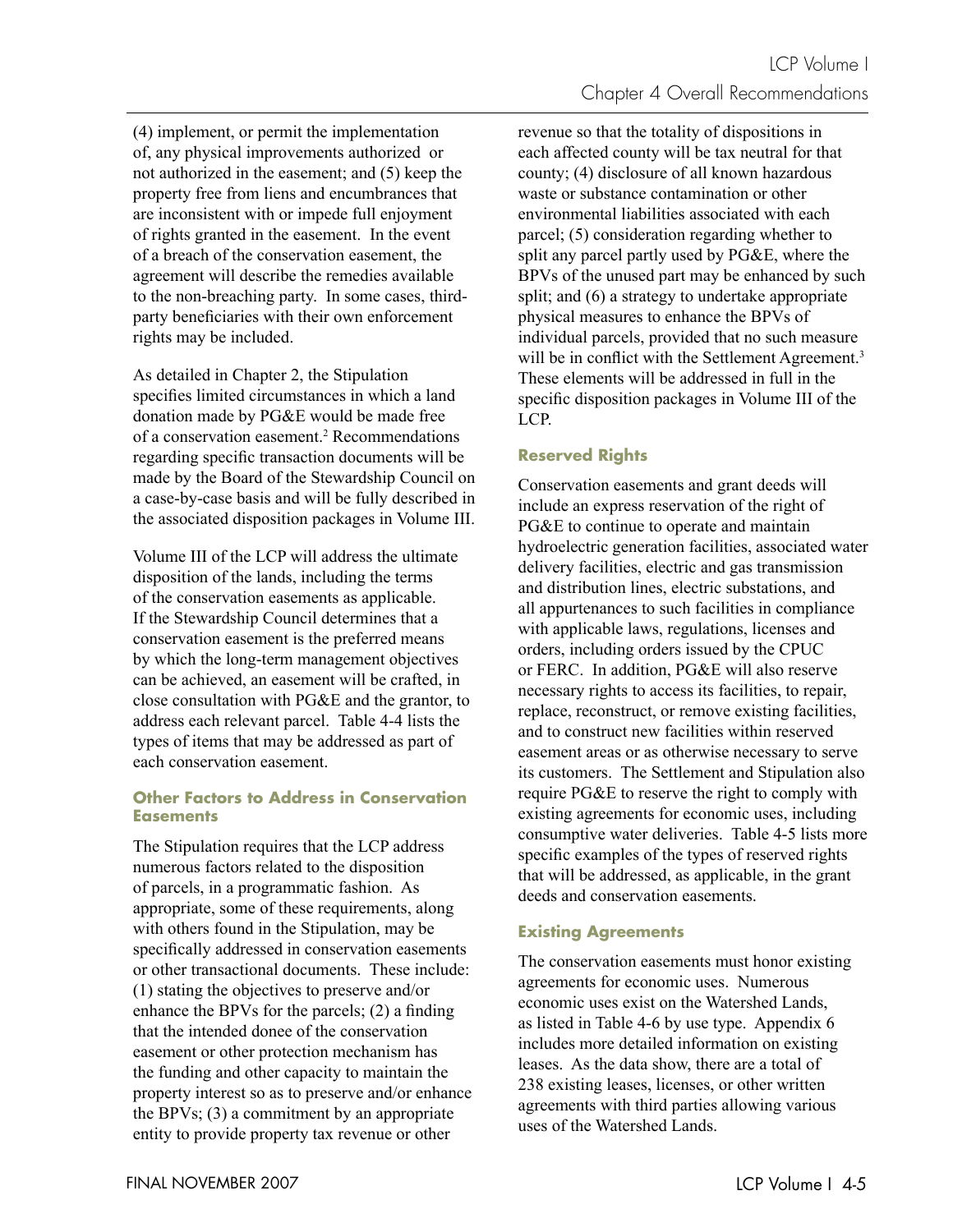| Table 4-4 Potential Conservation Easement Features <sup>1</sup> |                                                                                                           |  |  |
|-----------------------------------------------------------------|-----------------------------------------------------------------------------------------------------------|--|--|
| <b>Category</b>                                                 | <b>Subject</b>                                                                                            |  |  |
|                                                                 | Identity of grantor (Donor)                                                                               |  |  |
| <b>Parties</b>                                                  | Identity of grantee (Donee)                                                                               |  |  |
|                                                                 | Identity of an third-party beneficiaries                                                                  |  |  |
|                                                                 | Description of real property                                                                              |  |  |
| <b>Real Property</b>                                            | Title Issues                                                                                              |  |  |
|                                                                 | Hazardous materials                                                                                       |  |  |
|                                                                 | Other conditions of real property                                                                         |  |  |
| <b>BPV</b>                                                      | Define BPVs and 815 values to be Protected or Enhanced by Conservation<br>Easement (CE)                   |  |  |
|                                                                 | Generally describe physical enhancements required by LCP                                                  |  |  |
|                                                                 | Grant of all development and subdivision rights except as specified                                       |  |  |
| Scope of Granting<br>Clause                                     | Grant of air, mineral and water rights except as specified                                                |  |  |
|                                                                 | Grant of all other rights specified in CE                                                                 |  |  |
|                                                                 | Right to enter                                                                                            |  |  |
|                                                                 | Right to monitor compliance by grantor and third parties                                                  |  |  |
| <b>Rights of Grantee</b>                                        | Described scope of any self-help rights in the event of violation                                         |  |  |
| In General                                                      | Include a general right to conserve, protect, restore and enhance the Conservation<br>Value               |  |  |
|                                                                 | Other rights specified in enforcement provisions described below                                          |  |  |
| Prohibited and                                                  | Define those uses that are limited or prohibited on the property                                          |  |  |
| <b>Permitted Uses</b>                                           | Define those uses that are specifically permitted, either conditionally or completely,<br>on the property |  |  |
|                                                                 | Comply with CE in general; defend and protect grantee's rights there under                                |  |  |
|                                                                 | Comply with all applicable State and Federal laws                                                         |  |  |
|                                                                 | Monitor for and prevent inconsistent activities by third parties                                          |  |  |
| Affirmative                                                     | Monitor and prevent trespass and other unlawful activities                                                |  |  |
| Obligations of<br>Grantor                                       | Operate, maintain, manage, repair, and replace property and any facilities as<br>specified                |  |  |
|                                                                 | Keep property free of tax, mechanics', and other liens and encumbrances                                   |  |  |
|                                                                 | Implement, or permit the implementation of, any physical improvements required by<br>LCP as specified     |  |  |
|                                                                 | Identify responsible party                                                                                |  |  |
| Physical                                                        | Allocate cost of implementing physical improvements, including any permitting<br>requirements             |  |  |
| Improvements                                                    | Allocate responsibility and cost of operations and maintenance (O&M) for physical<br>improvements         |  |  |
|                                                                 | Include other appropriate provisions relative to insurance, indemnity, access, etc.                       |  |  |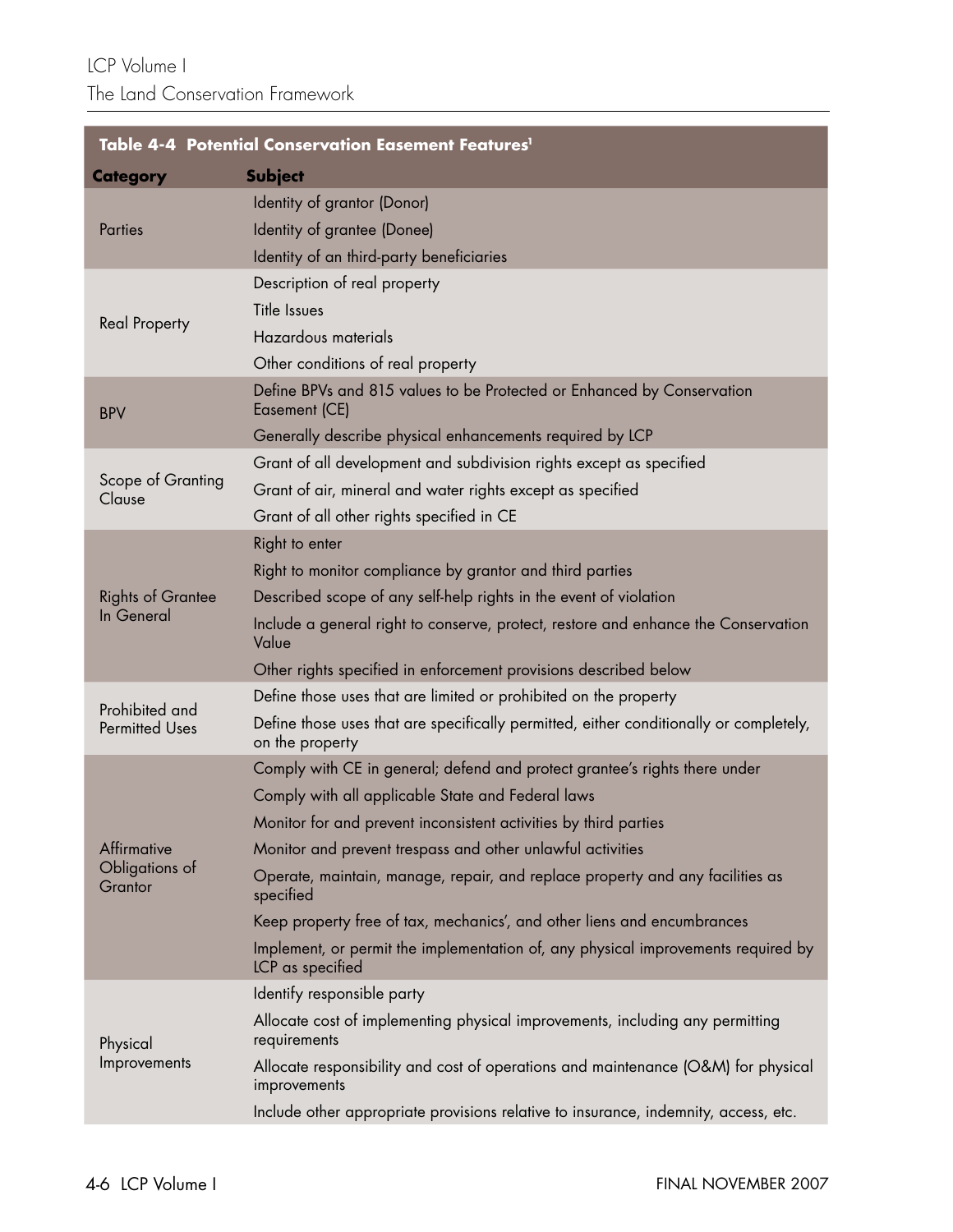| Table 4-4 Potential Conservation Easement Features <sup>1</sup> |                                                                                                                                    |  |  |  |
|-----------------------------------------------------------------|------------------------------------------------------------------------------------------------------------------------------------|--|--|--|
| <b>Category</b>                                                 | <b>Subject</b>                                                                                                                     |  |  |  |
|                                                                 | Grantor responsible for all typical costs of ownership, including taxes and any costs<br>of complying with CE                      |  |  |  |
| Costs                                                           | Grantee responsible for its own costs of monitoring and other activities except in the<br>case of breach or as otherwise specified |  |  |  |
|                                                                 | Will endowment or other security be required LCP for either Grantor or Grantee<br>obligations                                      |  |  |  |
|                                                                 | Will any reps, warranties or indemnities be required relative to hazardous materials                                               |  |  |  |
| Other Liabilities                                               | Include cross-indemnities relative to the parties' respective acts or omissions on the<br>property                                 |  |  |  |
|                                                                 | Address liabilities for any acts by third parties                                                                                  |  |  |  |
| <b>Transfer and</b>                                             | Include language describing permitted transfers by grantor                                                                         |  |  |  |
| Assignments                                                     | Include language describing permitted transfers by grantee                                                                         |  |  |  |
|                                                                 | Include typical notice and cure provisions, followed by election of any of the<br>following remedies                               |  |  |  |
|                                                                 | Injunctive relief and specific performance against grantor or any third party                                                      |  |  |  |
| Remedies                                                        | Money damages for injury to the easement, restoration costs and other contractual<br>damages, and loss of protected values         |  |  |  |
|                                                                 | Litigation costs, including attorneys' fees, to the prevailing party                                                               |  |  |  |
|                                                                 | Consider whether alternative dispute resolution (e.g., mediation) would be<br>appropriate                                          |  |  |  |
|                                                                 | Notice provisions                                                                                                                  |  |  |  |
|                                                                 | <b>Estoppel certificates</b>                                                                                                       |  |  |  |
|                                                                 | Recordation                                                                                                                        |  |  |  |
| Boilerplate                                                     | Amendment                                                                                                                          |  |  |  |
|                                                                 | Title warranties                                                                                                                   |  |  |  |
|                                                                 | Other boilerplate                                                                                                                  |  |  |  |

<sup>1</sup> This table provides a representative list of issues that may be addressed in future conservation easements. It is intended for illustrative purposes only and is not intended to be exhaustive or prescriptive for specific parcel transactions. All conservation easements on those Watershed Lands retained in fee by PG&E will include an express reservation of the right for continued operation and maintenance of hydroelectric facilities and associated water deliver facilities, and compliance with any FERC or other regulatory requirements.

The lease category with the greatest number of leases (over half of all leases) is the homesite category. These are primarily leases for private homes/cabins, mainly at Bucks Lake and Philbrook Reservoir, with scattered other homesite leases throughout the rest of the Watershed Lands. There are also 27 leases for agriculture, consisting primarily of leases for cattle grazing with some horse grazing leases. The general commercial lease category contains 42 leases for a variety of

uses; many of these leases are for resorts at Lake Almanor, in addition to leases for natural resourcerelated endeavors such as beehives, quarries, and a Christmas tree farm. There are 19 general recreation leases, primarily consisting of leases for private camps.

See Appendix 7 for an overview of the Stewardship Council's official policy on existing agreements. The adopted policy states: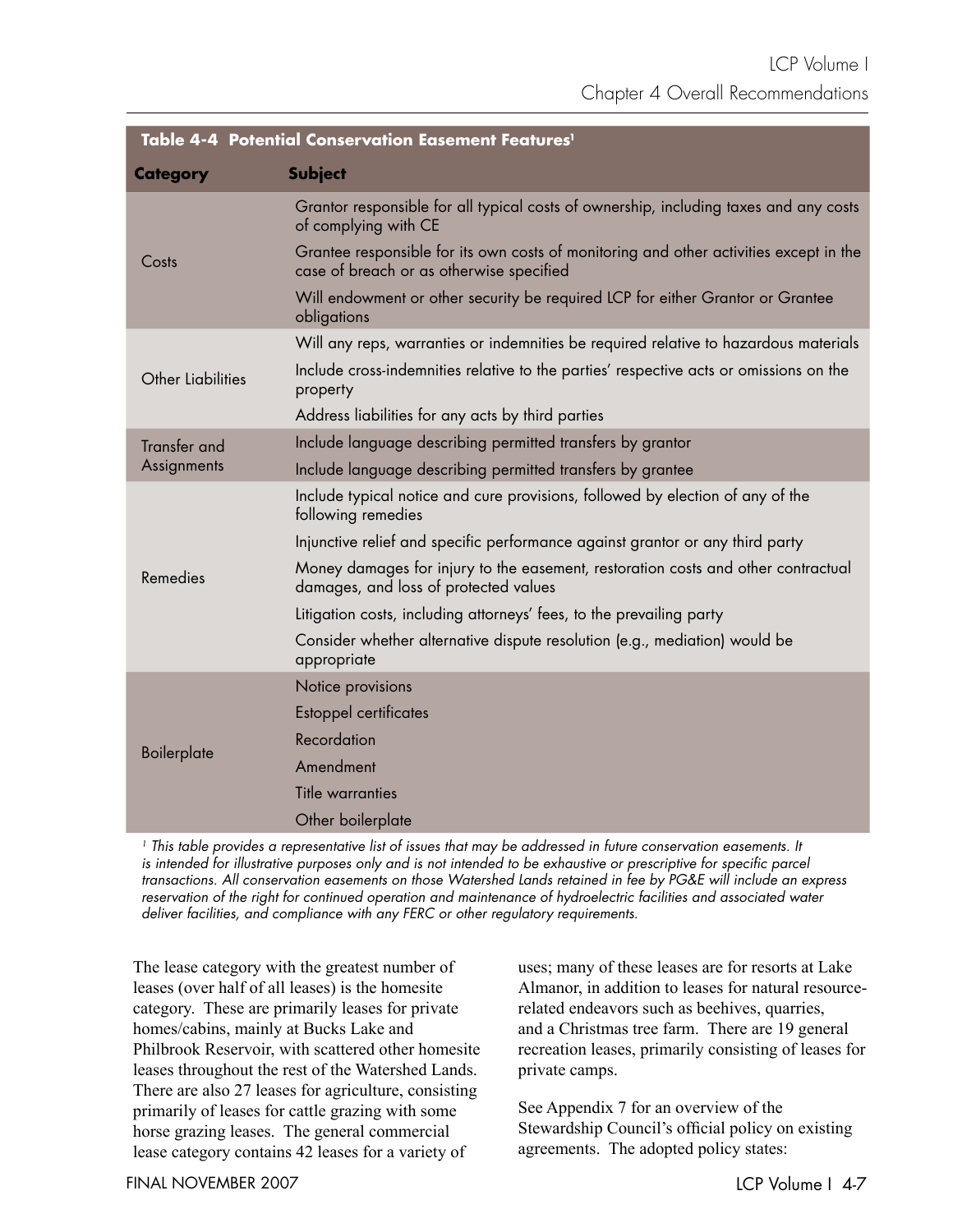LCP Volume I The Land Conservation Framework

| <b>Table 4-5 Reserved Rights</b>                                                                           |                                                                                                                                                                                                                                                                                                                                                                                                                                                                                                                                                                                                                                                                                                                              |
|------------------------------------------------------------------------------------------------------------|------------------------------------------------------------------------------------------------------------------------------------------------------------------------------------------------------------------------------------------------------------------------------------------------------------------------------------------------------------------------------------------------------------------------------------------------------------------------------------------------------------------------------------------------------------------------------------------------------------------------------------------------------------------------------------------------------------------------------|
| <b>Facility or Activity</b>                                                                                | <b>General Rights to be Reserved by PG&amp;E1</b>                                                                                                                                                                                                                                                                                                                                                                                                                                                                                                                                                                                                                                                                            |
| <b>Hydroelectric Generation Facilities</b><br>and Associated Water Delivery<br><b>Facilities</b>           | a. The rights for continued operation and maintenance of<br>hydroelectric facilities and associated water delivery facilities,<br>including project replacements and improvements required to<br>meet existing and future water delivery requirements for power<br>generation and consumptive water use by existing users;<br>b. The rights to conduct any and all uses and activities necessary<br>to comply with any applicable FERC License, including any<br>amendments thereto and replacements thereof, and with<br>applicable regulations and orders of the FERC or other regulatory<br>agencies; and,<br>c. The rights to conduct any and all uses and activities necessary<br>to comply with the Federal Power Act. |
| <b>Water Storage</b>                                                                                       | The authority of PG&E or other holders of applicable water rights<br>to apply to the applicable regulatory authority to increase or<br>otherwise modify the water storage capacities of existing licensed<br>facilities.                                                                                                                                                                                                                                                                                                                                                                                                                                                                                                     |
| Electric and Gas Transmission and<br>Distribution Lines, Substations, and<br><b>Appurtenant Facilities</b> | a. The rights to maintain, operate, replace, repair, reconstruct, and<br>remove existing gas and electric transmission and distribution lines<br>and appurtenant facilities;<br>b. The rights to construct new gas and electric transmission lines<br>and appurtenant facilities within the reserved easement areas<br>or, in the case of distribution lines, in locations necessary and<br>appropriate to serve PG&E and customer facilities; and,<br>c. The rights to maintain, operate, replace, repair, reconstruct,<br>expand, and remove existing substations and appurtenant<br>facilities.                                                                                                                           |
| <b>Vegetation Management</b>                                                                               | The rights to trim and cut down or clear away any and all trees<br>and brush on or near generation, gas, electric, and appurtenant<br>facilities that may be a hazard to or otherwise impede the<br>operation of such facilities.                                                                                                                                                                                                                                                                                                                                                                                                                                                                                            |
| Access                                                                                                     | The rights for ingress to and egress from generation, gas, electric,<br>and appurtenant facilities over and across the watershed lands,<br>including the rights to install, maintain, and use gates in all fences<br>that cross the watershed lands.                                                                                                                                                                                                                                                                                                                                                                                                                                                                         |
| <b>Existing Agreements for Economic</b><br>Uses                                                            | The rights to conduct any and all activities consistent with and/or<br>necessary to comply with the terms and conditions of existing<br>agreements for economic uses of the watershed lands, including<br>consumptive water deliveries.                                                                                                                                                                                                                                                                                                                                                                                                                                                                                      |
| <b>General Operations</b>                                                                                  | The rights to conduct specific activities related to operations and<br>maintenance of current and future generation, gas, electric, and<br>appurtenant facilities, including such things as equipment and<br>material storage, vehicle and equipment parking, helicopter<br>landing areas, erosion control areas, spill channels, work staging<br>areas, snow courses, and service yards and offices.                                                                                                                                                                                                                                                                                                                        |

1 This list is intended only to be a representative sample of rights to be reserved by PG&E in order to comply with applicable laws, regulations, orders and licenses. Actual rights to be reserved for each parcel, and the terms and conditions thereof, will be based on a detailed assessment of requirements for each transaction proposed as part of the LCP Volume III disposition process.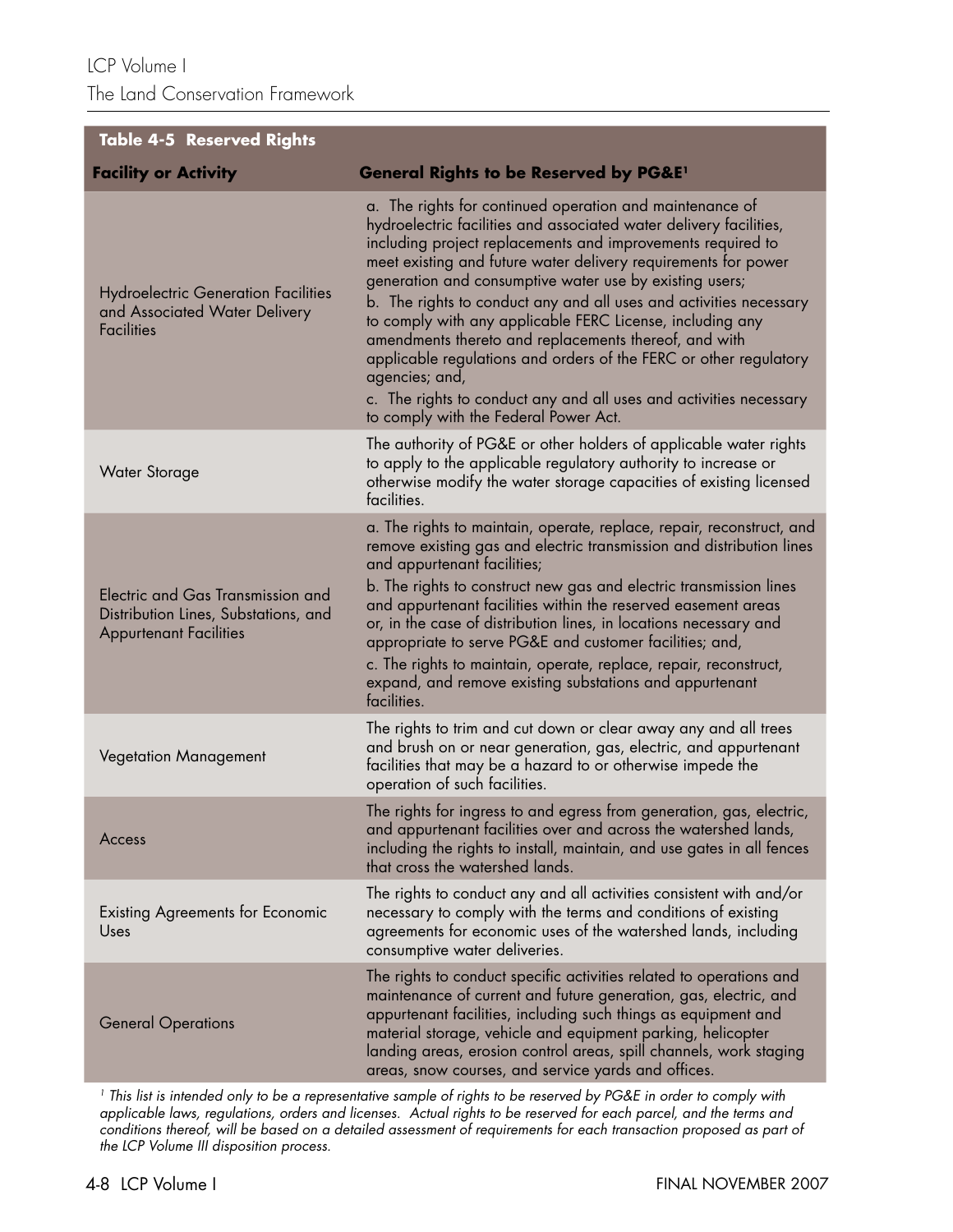| <b>Table 4-6 Existing Leases</b> |                            |                                                                                                                                                                                                                                                                     |  |
|----------------------------------|----------------------------|---------------------------------------------------------------------------------------------------------------------------------------------------------------------------------------------------------------------------------------------------------------------|--|
| <b>Type of Lease</b>             | <b>Number</b>              | <b>Notes</b>                                                                                                                                                                                                                                                        |  |
| Aquaculture                      | $\overline{2}$             | Fish hatching and growing facilities                                                                                                                                                                                                                                |  |
| Agriculture                      | 27                         | Horse, cattle grazing and row cropping                                                                                                                                                                                                                              |  |
| General Commercial               | 44                         | Fish hatchery, sand quarry, gun range, mini power plant, parking,<br>resorts and marinas, camp and recreational vehicle (RV) park,<br>resorts, Christmas tree farm, bee hives, rock quarry, ski trails and<br>warming huts, access road, camping area, pack station |  |
| <b>General Recreation</b>        | 19                         | Private camps, stairway, sidewalk and rock work, residential use of<br>shoreline                                                                                                                                                                                    |  |
| Homesite                         | 127                        | <b>Bucks Lake and Philbrook Reservoir</b>                                                                                                                                                                                                                           |  |
| Local Infrastructure             | 10                         | Library, fire stations, septic systems, sewage treatment plant, airport<br>taxi strip and road facilities, emergency generator building, log<br>boom, weather reporting station                                                                                     |  |
| Park                             | 3                          | State park, County park, City park                                                                                                                                                                                                                                  |  |
| Telecommunications               | $\boldsymbol{\mathcal{A}}$ |                                                                                                                                                                                                                                                                     |  |
| <b>Water Use</b>                 | $\overline{2}$             | For aquaculture facilities                                                                                                                                                                                                                                          |  |
| Total # of Leases                | 238                        |                                                                                                                                                                                                                                                                     |  |

Source: PG&E 10/16/2006, PG&E Updated 5/16/2007

"1. The Stewardship Council intends to include in the LCP a policy generally recommending that the Conservation Easements allow economic uses permitted under Existing Agreements, upon the expiration of such Agreements, to be continued by the owners of the affected Watershed Lands through lease renewals or other arrangements consistent with the Land Conservation Commitment established by D.03-12-035 and other applicable law.

2. This general presumption in favor of allowing the continuation of economic uses may not apply in individual cases where it is determined that such uses would materially conflict with the preservation or enhancement of the beneficial public values recognized by D.03-12-035."

No major conflicting uses have been identified at this point in the planning process that would prohibit continuation of existing uses. However, in some cases, continuation of existing uses may require modified practices to preserve and/or enhance BPVs. This issue will be further addressed during the development of the disposition packages for the individual properties in Volume III.

## **Lands within FERC Boundaries**

Conservation transactions within FERC boundaries must meet additional requirements. Such transactions must not expand or limit PG&E's obligations or the rights of others in FERC relicensing proceedings or otherwise under Part I of the Federal Power Act. The Stipulation states, by way of example, that a land disposition that would result in the creation of Federal Power Act Section 4(e) authority in PG&E relicensing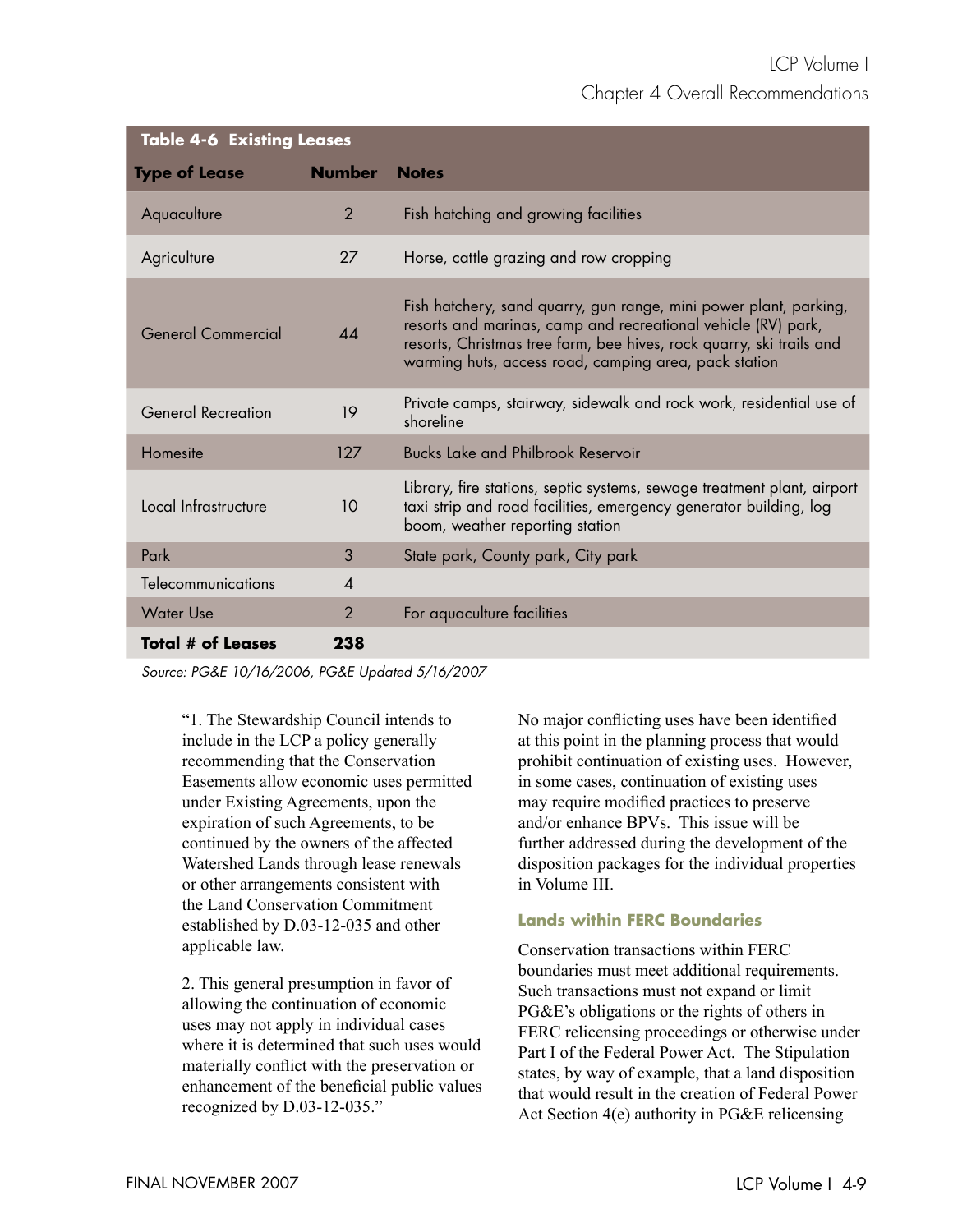proceedings would be inconsistent with this provision as such authority entails the ability of other federal agencies to impose conditions on the license. Moreover, no environmental enhancement to the Watershed Lands may interfere with PG&E's hydroelectric operations, maintenance, or capital improvements. Conservation easements covering PG&E's hydroelectric operations may potentially take the form of deed restrictions consistent with the requirements of California Civil Code Section 815 *et seq.* In such instances, the Stewardship Council would be required to identify an entity qualified under the Stipulation and Settlement Agreement to be the enforcing party to such deed restrictions.

## **4.2 Donee Qualifi cations**

The Stipulation requires that the conservation easements be donated to and managed by nonprofit organizations, or public entities, with the experience and expertise to "fully and strictly implement" the easements (Settlement Agreement, Appendix E). California Native American tribes are also qualified to hold conservation easements and could be considered qualified donees. The Stewardship Council will rigorously screen donees to evaluate their experience and expertise to fully and strictly implement the conservation easements. The Stewardship Council will also evaluate potential donees' funding and other capacity to maintain the property interest so as to preserve and/or enhance the BPVs.

To ensure that parcels are conserved for the broad range of BPVs identified in the Settlement Agreement, the Stewardship Council will also evaluate a number of other essential factors to confirm that an interested organization possesses the necessary qualifications to accept donation of a parcel or conservation easement and to manage, steward, and monitor that parcel or conservation easement in the future. This will include ensuring the organizations:

> (1) possess the requisite organizational capacity to accept donation of a parcel or conservation easement; and

(2) are the best-suited donee organization among the group of qualified organizations relative to a particular parcel or parcels.

The donee must be able to monitor the land and oversee the conditions of the land related to the easement's specific requirements in perpetuity and have the financial ability to do so. While the Stewardship Council does have some funding available to support preservation and enhancement measures as described in Volume II of the LCP, donees will be expected to have a strong financial base and show a history of responsible financial management for similar land management functions.

The Stewardship Council will also need to consider the potential long-term challenges and accompanying solutions for each disposition. These solutions may include endowments for the enforcement or legal defense of the terms of the conservation easements or other conservation instruments. Unauthorized uses on Watershed Lands may also present potential long-term enforcement challenges. Management plans will be considered for each individual conservation easement to address the details of these and other challenges.

## **4.2.1 Organizational Capacity**

The Stewardship Council will conduct a review of the organizational structure, systems, and practices of each potential donee organization before recommending the donation of a parcel or conservation easement. Review of donee organizations that are nonprofit entities will differ in practice and detail from public entities due to their differing legal, tax, and governance structures. For nonprofit organizations, evaluation of organizational capacity will involve review of the following components:

• **Corporate Structure:** The Stewardship Council will review corporate documents to confirm whether the organization operates in compliance with its charter documents and in conformance with other required corporate formalities.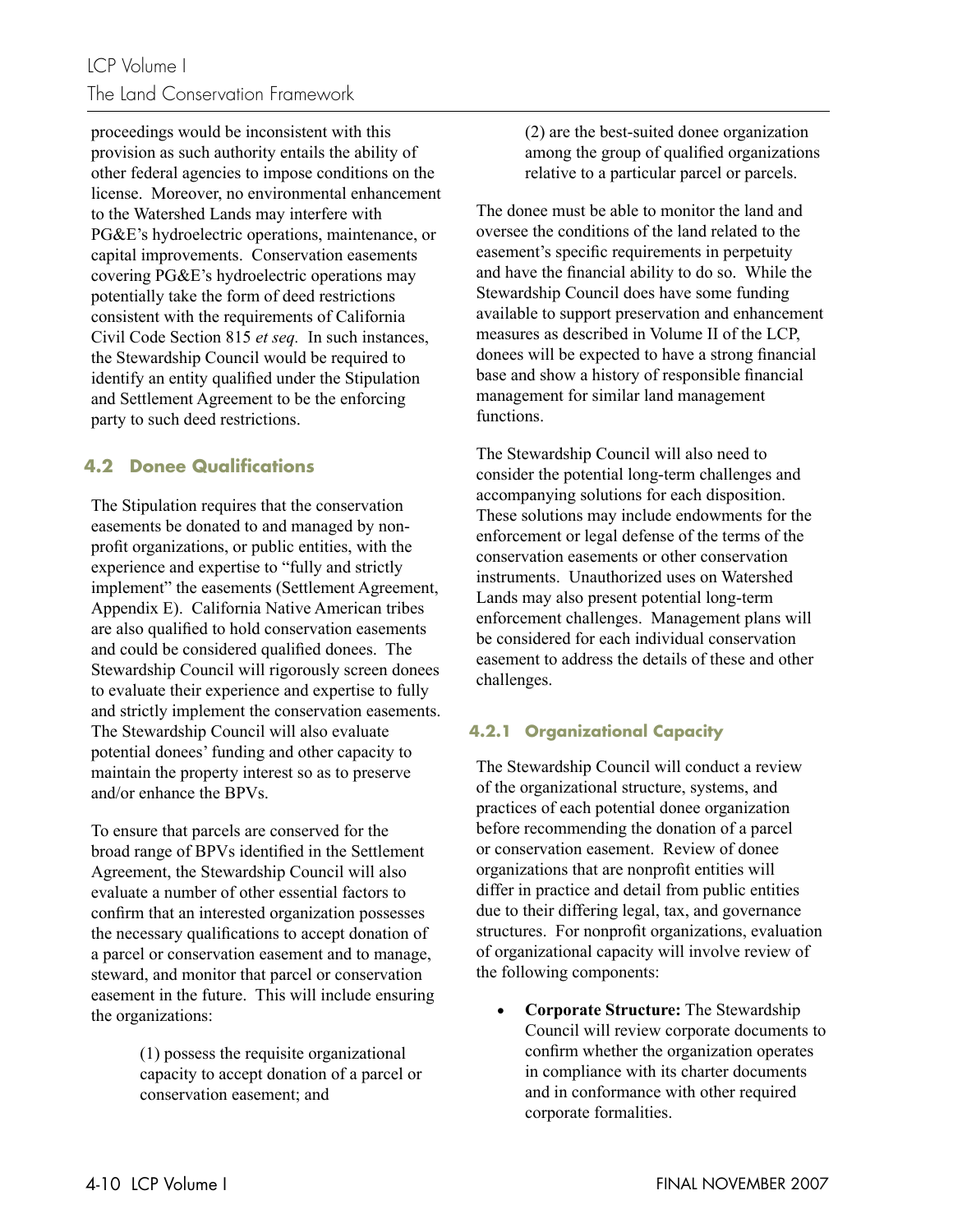- **Corporate Governance:** The Stewardship Council will review the donee organization's decision-making structure and procedures and other corporate policies and procedures to confirm whether the organization operates in compliance with legal requirements and in accordance with current best practices in the nonprofit and conservation field.
- **Legal Compliance:** The Stewardship Council will confirm that a donee organization operates in compliance with its contractual, legal, tax, and regulatory requirements.
- **Financial Controls, Systems, and Procedures:** The Stewardship Council will review the organization's financial statements and recordkeeping, investment and fund disbursal systems, procedures, and controls to confirm sound and prudent financial management.
- **Real Estate Transaction Policies and Practices:** The Stewardship Council will evaluate the organization's experience, policy, and practice in negotiating, structuring, and documenting property transactions and conducting due diligence investigations.

Evaluation of organizational capacity for a public entity or California Native American tribe will focus on essentially the same broad categories of inquiry identified above, taking into consideration the public, as opposed to private, nature of the entity's organizational structure and governance, especially as relates to differing charter documents and decision-making procedures.

## **4.2.2 Project Qualifications**

Each qualified donee organization will possess unique characteristics, varying in size, mission, expertise, focus areas and capacity. Similarly, each parcel also possesses unique and different management objectives for distinct BPVs.

The Stewardship Council will need to select the organization that is best suited to meet the specific recommended objectives for each parcel or parcel cluster. By way of example, an organization whose purpose is to provide public access and recreational opportunities may not be the best donee organization for a parcel possessing very sensitive habitat values that will require active restoration and stewardship with limited or no public access.

The following identifies those project-specific factors the Stewardship Council may consider when determining which qualified donee organization, whether a public entity or non-profit organization, is best suited to accept donation of a particular property interest.

- **Geographic Focus:** The organization selected for a particular parcel will be actively engaged in conservation in the region and will have a strong reputation in the local community for building productive relationships, designing appropriate and thoughtful projects, and following through with commitments.
- **Regional Management and Stewardship Capacity and Experience:** The Stewardship Council will confirm an organization's management experience and capacity by reviewing an organization's past experience managing similar properties and uses and current management capacity.
- **Capacity and Experience Related to BPVs:** The Stewardship Council will evaluate an organization's recent experience with developing, restoring, or managing BPVs.
- **Holding and/or Managing Conservation Easements:** A conservation easement will be donated only to a qualified organization with a mission consistent with the conservation purpose, terms, and conditions of the conservation easement; solid experience holding and monitoring conservation easements; and the capacity to monitor and defend the conservation easement in perpetuity.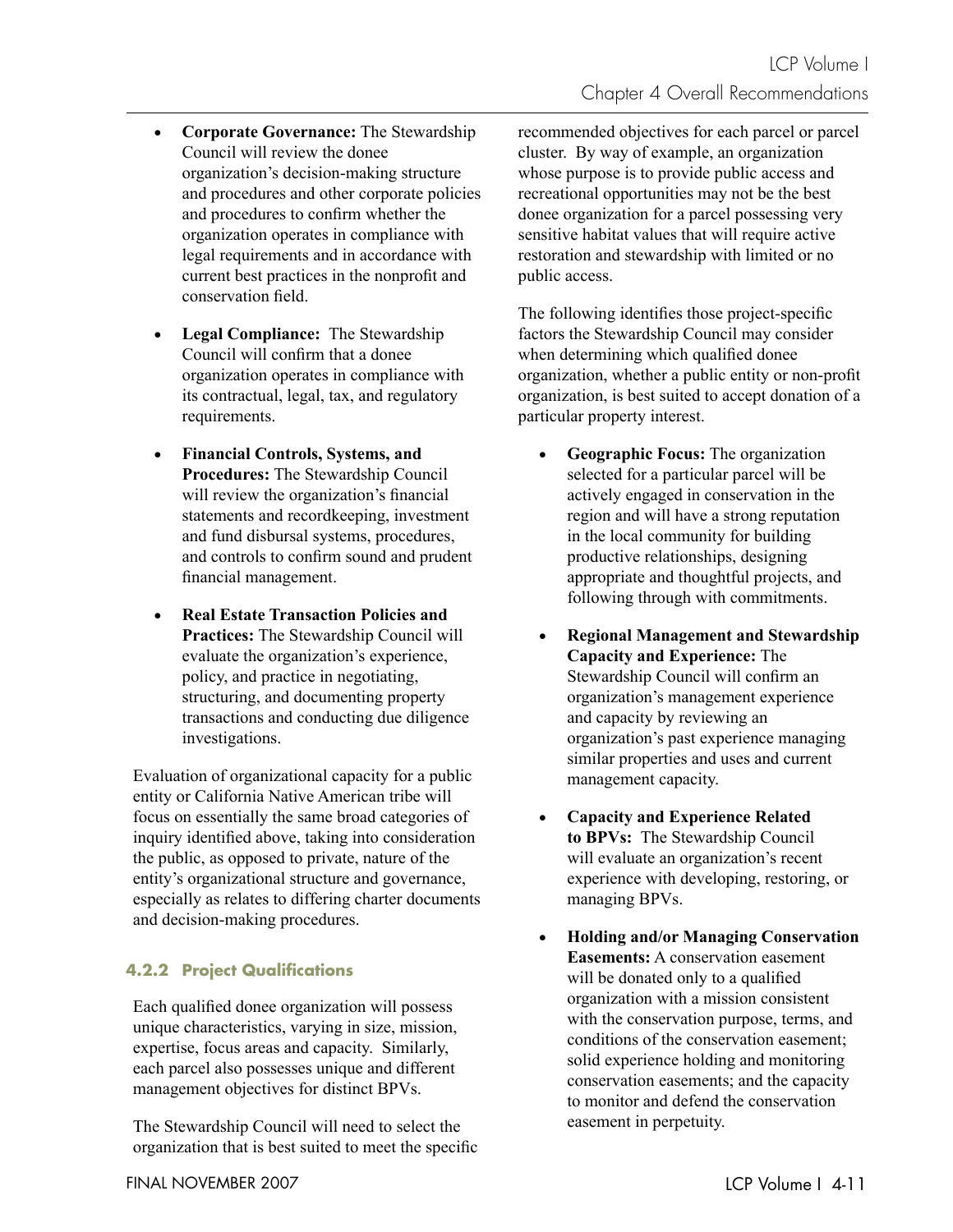## LCP Volume I The Land Conservation Framework

As is further described in Chapter 6, the Stewardship Council began the process of generating a potential donee database early in 2007 to serve as the starting point for working through this evaluation process.

## **4.3 Analysis of Impacts of Disposition Strategies**

The Settlement Agreement and Stipulation require that the Stewardship Council prepare an analysis of tax and other economic and physical impacts of each disposition strategy, along with a commitment to provide property tax revenue, other equivalent revenue source, or a lump sum payment, so that the totality of dispositions in each affected county will be "tax neutral" for that county. The land conservation planning process described in Chapter 3 and the resulting planning unit concepts in Volume II represent the Stewardship Council's initial analysis of the physical impacts of disposition. The Stewardship Council's summary and approach to existing economic agreements described in Section 4.1.3 (and Appendix 6) represent the initial analysis of other economic impacts of disposition.

## **4.3.1 Property Tax Neutrality**

This section details the Stewardship Council's anticipated approach to analyzing property tax revenue and achieving property tax neutrality. These programmatic approaches for analyzing tax and other economic and physical impacts will guide the parcel-specific impact analysis that will be included in the individual disposition packages (Volume III).

## **Current Assessed Property Values**

Real property held by public utilities is subject to a valuation process by the California State Board of Equalization (SBE), rather than local county assessors, which sets the taxation value of all property owned or used by railroad, telephone, gas, and electric companies, as well as inter-county pipelines and interexchange and commercial mobile radio services.4 The SBE performs this role simply because many of these properties cross multiple county lines and are best assessed by a single agency at the State level. The SBE assessments then serve as the basis for the property taxes levied and distributed to local agencies.

## Unitary/Non-Unitary Property

The SBE classifies real property owned by public utilities as either "unitary" or "non-unitary." Unitary property is defined as those properties necessary for an assessee's primary function. Non-unitary property is property owned by the assessee, but not used as part of its primary function. For example, a hydroelectric plant would be classified as unitary property, while grazing land might be classified as non-unitary property.

All land and improvements related to power generation or distribution within FERC boundaries is classified as unitary. $5$  Recreational facilities (e.g., campgrounds) within FERC boundaries are also deemed unitary, as they are subject to FERC licenses. Watershed properties outside of the FERC boundaries are considered non-unitary. The actual rate of taxation applied to the Watershed Lands is set at a minimum of 1.00 percent of value by Proposition 13, but can vary somewhat due to local special assessments.<sup>6</sup>

The SBE assesses unitary improvements annually, while unitary and non-unitary lands, as well as any non-unitary improvements, are reassessed on a four-year cycle. Because these assessments are kept up to date, it is unlikely that there would be a significant change in assessed value following implementation of the LCP and donation of fee interest to tax-exempt entities (i.e., public entities, non-profit organizations), unless there was a change in allowable uses on the land.

## **Appraisal Methods**

The SBE generally assesses both unitary and non-unitary land using typical appraisal methods, such as comparable sales. Unitary improvements, the most valuable aspect of PG&E watershed properties, are appraised on a reproduction cost less depreciation basis.<sup>7</sup> There are a negligible number of non-unitary improvements on PG&E Watershed Lands, as there are few improvements on the lands outside the FERC boundaries.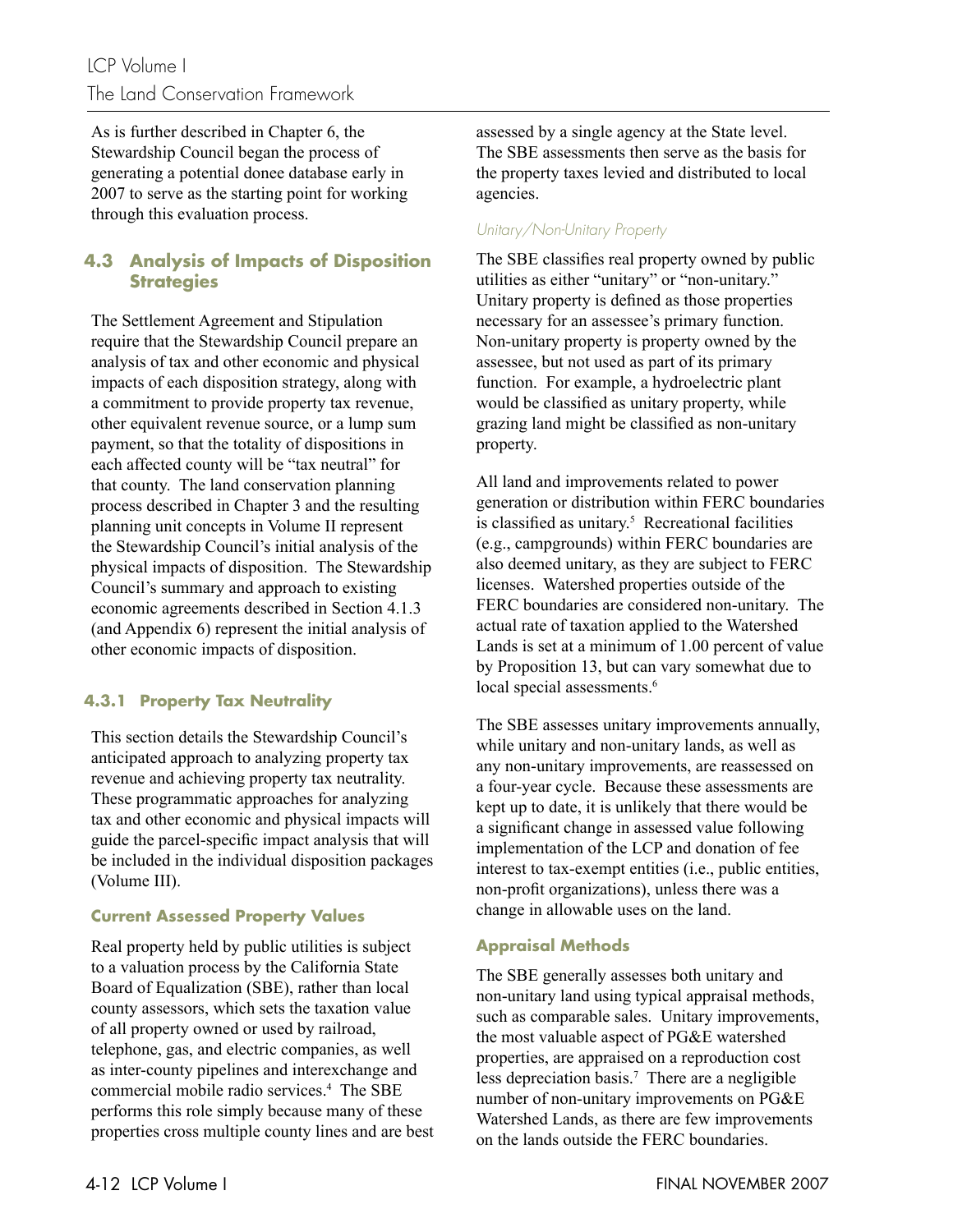Timberland production zones (TPZ) on the Watershed Lands present an exception to this methodology. Approximately 31 percent of the total acreage of Watershed Lands are classified as TPZ lands and are appraised based on their use for growing and harvesting timber. Lands may be classified and assessed as TPZ even if they are not actively used for timber harvesting, but rather managed for a "compatible use," as defined by the California State Revenue and Taxation Code, such as for watershed health<sup>8</sup>

#### **Current Property Taxes**

The property taxes paid by PG&E in 2005 are summarized in Table 4-7. Fresno, Shasta, and Plumas Counties account for almost 71 percent of the property taxes assessed and paid by PG&E, mainly through major unitary improvements located in these jurisdictions. The counties of Placer, Butte, and Amador account for an additional 19 percent of the total, with the remaining 10 percent distributed relatively evenly among the remaining 16 counties.<sup>9</sup>

| Table 4-7                                    | Property Taxes Paid by PG&E on Watershed Lands by County, 2005 |                               |                        |                                                    |              |                    |
|----------------------------------------------|----------------------------------------------------------------|-------------------------------|------------------------|----------------------------------------------------|--------------|--------------------|
|                                              | <b>Property Tax</b><br>From<br>Improvements <sup>1</sup>       | <b>Property Tax From Land</b> |                        | <b>Total From</b><br>Land &<br><b>Improvements</b> |              |                    |
| <b>County</b>                                | <b>Unitary</b>                                                 | <b>Unitary</b>                | Non-<br><b>Unitary</b> | <b>Total</b>                                       | Prop. Tax    | As $%$<br>of Total |
| Alpine                                       | \$28,200                                                       | \$21,000                      | \$11,300               | \$32,300                                           | \$60,500     | 0.4%               |
| Amador                                       | \$710,500                                                      | \$18,000                      | \$23,100               | \$41,100                                           | \$751,600    | 5.0%               |
| <b>Butte</b>                                 | \$914,200                                                      | \$41,700                      | \$23,700               | \$65,400                                           | \$979,600    | 6.5%               |
| Calaveras                                    | \$54,700                                                       | \$1,900                       | \$300                  | \$2,200                                            | \$56,900     | 0.4%               |
| El Dorado                                    | \$59,200                                                       | \$1,100                       | \$0                    | \$1,100                                            | \$60,300     | 0.4%               |
| Fresno                                       | \$4,922,100                                                    | \$17,200                      | \$8,300                | \$25,500                                           | \$4,947,600  | 32.9%              |
| Kern                                         | \$36,400                                                       | \$1,500                       | \$0                    | \$1,500                                            | \$37,900     | 0.3%               |
| Lake                                         | \$46,400                                                       | \$37,000                      | \$2,500                | \$39,500                                           | \$85,900     | 0.6%               |
| Lassen                                       | \$9,400                                                        | \$33,800                      | \$0                    | \$33,800                                           | \$43,200     | 0.3%               |
| Madera                                       | \$138,300                                                      | \$62,500                      | \$116,600              | \$179,100                                          | \$317,400    | 2.1%               |
| Mariposa                                     | \$500                                                          | \$100                         | \$0                    | \$100                                              | \$600        | 0.0%               |
| Mendocino                                    | \$92,900                                                       | \$25,000                      | \$200                  | \$25,200                                           | \$118,100    | 0.8%               |
| Merced                                       | \$12,700                                                       | \$400                         | \$0                    | \$400                                              | \$13,100     | 0.1%               |
| Nevada                                       | \$280,700                                                      | \$34,800                      | \$41,600               | \$76,400                                           | \$357,100    | 2.4%               |
| Placer                                       | \$776,800                                                      | \$106,600                     | \$176,800              | \$283,400                                          | \$1,060,200  | 7.1%               |
| Plumas                                       | \$2,252,600                                                    | \$278,200                     | \$98,300               | \$376,500                                          | \$2,629,100  | 17.5%              |
| San Luis<br>Obispo                           | \$300                                                          | \$0                           | \$2,800                | \$2,800                                            | \$3,100      | 0.0%               |
| Shasta                                       | \$2,828,100                                                    | \$107,900                     | \$138,500              | \$246,400                                          | \$3,074,500  | 20.5%              |
| Tehama                                       | \$120,100                                                      | \$3,300                       | \$7,600                | \$10,900                                           | \$131,000    | 0.9%               |
| Tulare                                       | \$20,900                                                       | \$500                         | \$2,000                | \$2,500                                            | \$23,400     | 0.2%               |
| Tuolumne                                     | \$247,300                                                      | \$4,800                       | \$16,900               | \$21,700                                           | \$269,000    | 1.8%               |
| Yuba                                         | \$200                                                          | \$0                           | \$200                  | \$200                                              | \$400        | 0.0%               |
| <b>Total</b>                                 | \$13,552,500                                                   | \$797,300                     | \$670,700              | \$1,468,000                                        | \$15,020,500 | 100.0%             |
| As $%$<br>of Total<br><b>Property</b><br>Tax | 90.2%                                                          |                               |                        | 9.8%                                               | 100%         |                    |

<sup>1</sup> All improvements are classified as "unitary" by State Board of Equalization.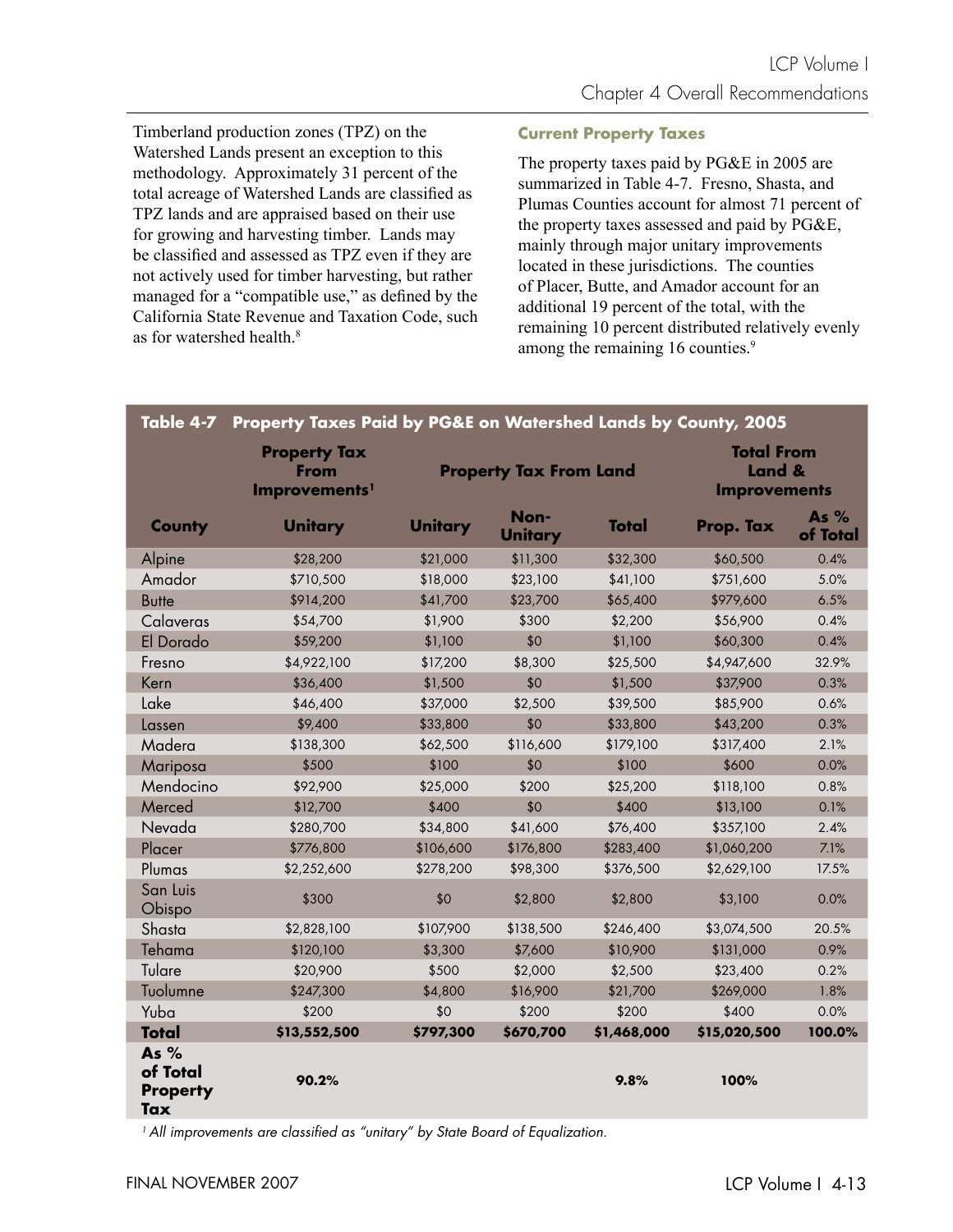|                               | Table 4-8 Property Taxes on Watershed Lands to be Potentially Retained and Donated |  |
|-------------------------------|------------------------------------------------------------------------------------|--|
| $\,$ by PG&E, 2005 $^{\circ}$ |                                                                                    |  |

|                    |                                | <b>Property Tax1</b>         |                               |
|--------------------|--------------------------------|------------------------------|-------------------------------|
| <b>County</b>      | <b>Total Taxes<sup>2</sup></b> | <b>Retained by PG&amp;E3</b> | <b>Available for Donation</b> |
| Alpine             | \$32,300                       | \$26,500                     | \$5,700                       |
| Amador             | \$41,100                       | \$14,800                     | \$26,300                      |
| <b>Butte</b>       | \$65,300                       | \$24,400                     | \$40,900                      |
| Calaveras          | \$2,200                        | \$900                        | \$1,300                       |
| El Dorado          | \$1,100                        | \$1,100                      | \$0                           |
| Fresno             | \$25,500                       | \$23,000                     | \$2,500                       |
| Kern               | \$1,500                        | \$1,000                      | \$600                         |
| Lake               | \$39,500                       | \$15,600                     | \$23,900                      |
| Lassen             | \$33,800                       | \$30,700                     | \$3,100                       |
| Madera             | \$179,100                      | \$130,500                    | \$48,600                      |
| Mariposa           | \$100                          | \$100                        | \$0                           |
| Mendocino          | \$25,100                       | \$5,100                      | \$20,000                      |
| Merced             | \$400                          | \$300                        | \$0                           |
| Nevada             | \$76,400                       | \$47,400                     | \$29,100                      |
| Placer             | \$283,500                      | \$180,700                    | \$102,800                     |
| Plumas             | \$376,500                      | \$330,500                    | \$46,000                      |
| San Luis Obispo    | \$2,800                        | \$0                          | \$2,800                       |
| Shasta             | \$246,400                      | \$94,300                     | \$152,100                     |
| Tehama             | \$10,900                       | \$5,600                      | \$5,300                       |
| Tulare             | \$2,400                        | \$2,000                      | \$500                         |
| Tuolumne           | \$21,700                       | \$10,600                     | \$11,200                      |
| Yuba               | \$200                          | \$0                          | \$200                         |
| Total <sup>4</sup> | \$1,467,800                    | \$945,100                    | \$522,900                     |
| As % of Total      | 100%                           | 64.4%                        | 35.6%                         |

<sup>1</sup> Represents total property tax.

2 Only includes taxes from land.

<sup>3</sup> Assumes all lands within FERC license boundaries and acreage needed for current and future operations will be retained. It is assumed that land within a given parcel is valued uniformly.

4 May not sum due to rounding.

#### **4.3.2 Potential Effect of Land Disposition**

Implementation of the LCP will lead to the donation of some of the Watershed Lands in fee simple to public entities and nonprofit organizations. As both are tax-exempt, the donated properties may be removed from the tax rolls. The Stipulation clearly requires that the disposition process be tax neutral to the affected counties. Table 4-8 presents an estimate of the amount of property taxes associated with lands that might be donated to public entities or nonprofit organizations. This analysis does not include property taxes from improvements, as

they are virtually all unitary (i.e., required for operations) and will therefore be retained by PG&E.

The analysis indicates that up to \$522,900 in property taxes may be associated with lands that might be donated to tax exempt entities. This represents over 35 percent of the total property taxes generated by the PG&E Watershed Lands, excluding improvements. Properties in Shasta County generate the largest share of this total, while lands in Placer, Madera, Plumas, and Butte Counties generate a significant portion of these taxes.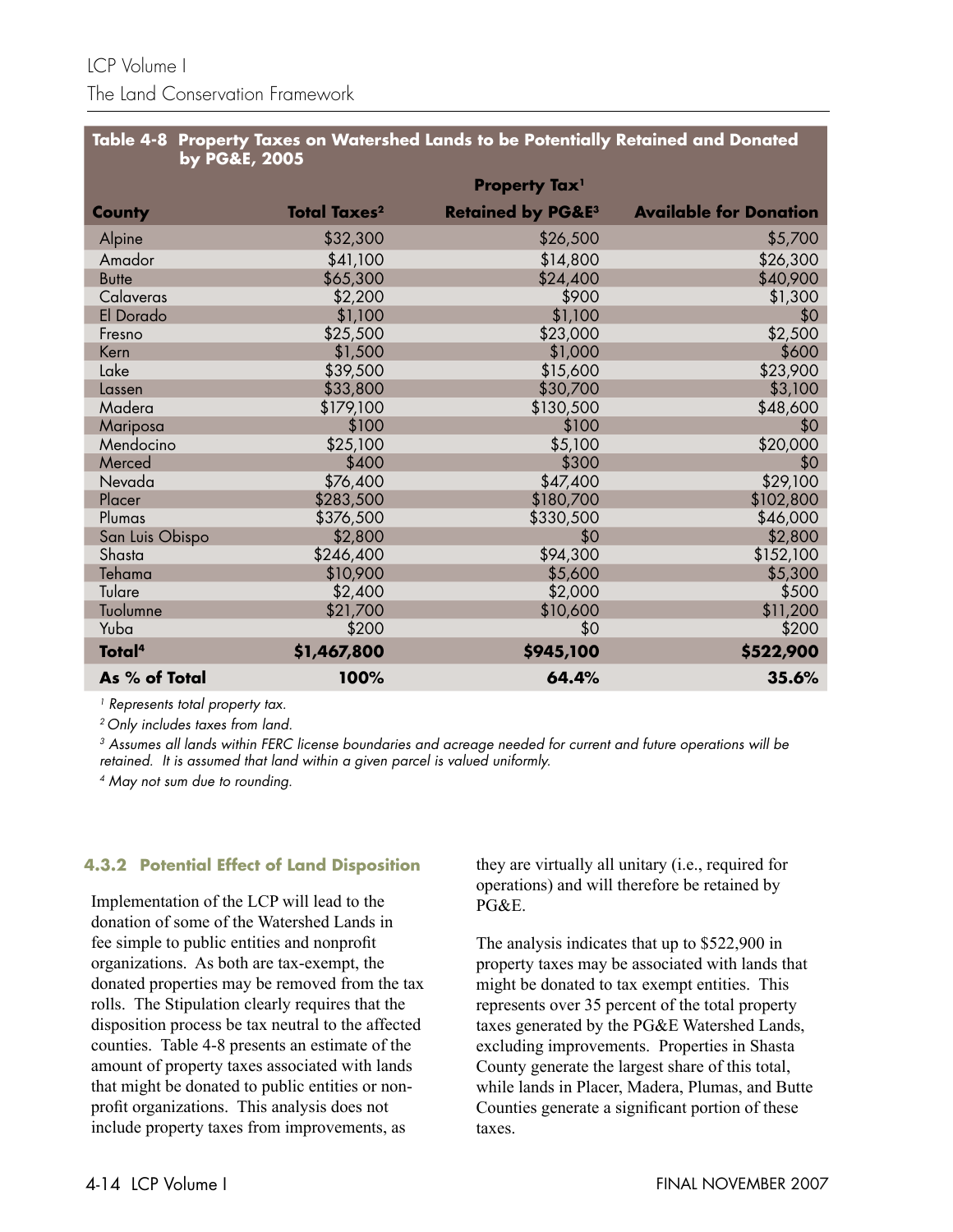#### **Tax Rate Areas**

In California, property taxes are allocated among a series of agencies and districts depending on the subject property's Tax Rate Area (TRA). A county can have hundreds to thousands of TRAs, each with a distinct property tax allocation formula.

To illustrate this allocation process, Table 4- 9 shows the distribution of property taxes in a sample TRA in Santa Clara County.<sup>10</sup> In this particular TRA, the County General Fund receives just fewer than 19 percent of the property taxes. Other entities that collect a share of property taxes include the County library, local school districts, the local fire district, the Santa Clara Valley Water District, the Bay Area Air Quality Management District, and various other districts. The specific entities receiving a portion of property taxes, and

their respective share of total property taxes, varies by county and TRA.

#### **4.3.3 Potential Strategies to Achieve Property Tax Neutrality**

The Stewardship Council will work with each of the 22 counties to evaluate the most appropriate approach, or combination of approaches, to achieve property tax neutrality, as each county will reflect a unique set of conditions, priorities, and policies that will affect the disposition process. There is the potential for using multiple options to achieve this goal in any given county.

#### **Payment of Property Taxes by Donee**

One potential option could be to have the donee commit to making a payment in lieu of taxes to the

| <b>Agency/District</b>                          | <b>Distribution of Property Taxes1</b> |
|-------------------------------------------------|----------------------------------------|
| City of San Jose General Fund                   | 0.0%                                   |
| <b>County General Fund</b>                      | 18.8%                                  |
| County Library                                  | 3.6%                                   |
| Oak Grove Elementary                            | 21.3%                                  |
| East Side High District                         | 18.9%                                  |
| San Jose Community College                      | 9.0%                                   |
| <b>County School Service</b>                    | 3.8%                                   |
| Central Fire District Zone 1                    | 21.1%                                  |
| SCVWD-East 1                                    | 2.3%                                   |
| <b>SCVWD-District</b>                           | 0.2%                                   |
| <b>BAAQMD</b>                                   | 0.3%                                   |
| Guadalupe/Coyote Resource Conservation District | 0.1%                                   |
| SCVWD-State Water Project                       | 0.7%                                   |
| SCVWD-Zone W-4                                  | 0.0%                                   |
| <b>Total</b>                                    | 100%                                   |

**Table 4-9 Distribution of Property Taxes in Sample Santa Clara County Tax Rate Area**

<sup>1</sup> Percentages net of Education Revenue Augmentation Fund (ERAF) allocation.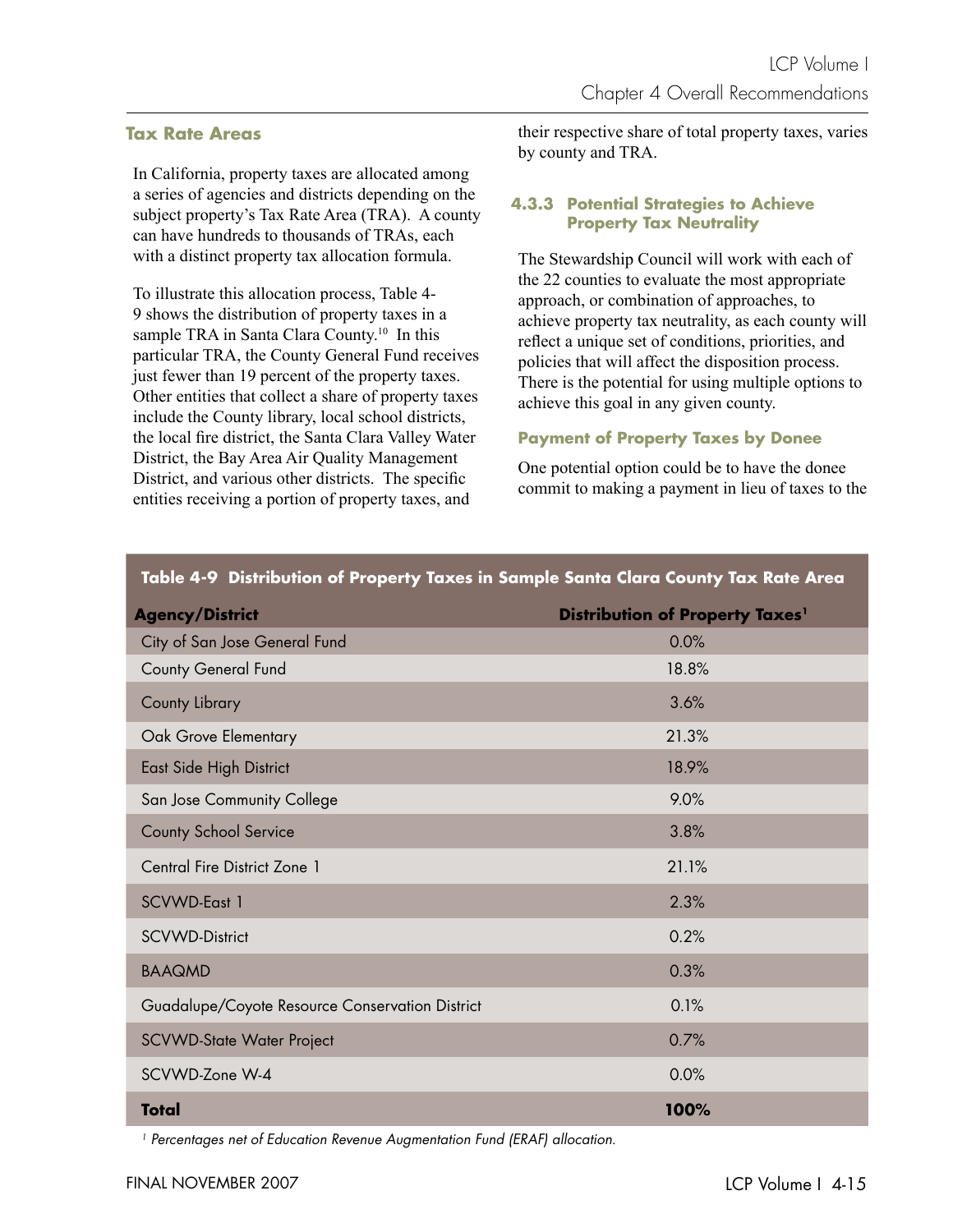local county. While not required to pay taxes per se, a tax exempt organization could reimburse the county directly for the equivalent dollar amount.

## **Annual Payments**

Another approach could be through annual compensation to the affected counties for any lost property taxes for an extended period of time. This approach allows for a relatively accurate yearly assessment of lost taxes; however, this strategy would also require extensive monitoring of property values and land transfers to tax-exempt agencies.

#### **Lump-Sum Payment**

Another approach could be through a single lumpsum payment to the affected counties. The amount would be calculated based on an estimate of the net present value of any future property tax losses based on an appropriate discount rate.<sup>11</sup> This approach would require agreement on a series of assumptions (i.e., the rate of land transfers, the appreciation rate of assessed value, and the net present value discount rate).

#### **Two-Tier Payments**

A two-tier payment approach would use either the annual payment or lump-sum approach, depending on the particular circumstances and property taxes at stake in each county.

To illustrate the varying degrees of potential property tax values at issue in each jurisdiction, Table 4-10 arrays the 22 counties into two tiers. In "Tier 1," Placer, Shasta, Madera, Plumas, and Butte Counties annually receive almost 75 percent (i.e., approximately \$390,400 annually) of the property taxes associated with lands that may be donated to tax-exempt entities, while the remaining 25 percent of the property taxes (i.e., approximately \$132,500 annually) occurs in the "Tier 2" counties.

#### **In-Lieu Payments**

As an alternate strategy to achieving property tax neutrality, counties may be made whole for lost property taxes via in-lieu payments. These could include ongoing funds directed from economic

activities on the property, one-time improvements on the land to improve public access and/or recreational opportunities, or land donations. Improvements could also generate ongoing revenue for the local jurisdiction through user fees or concessions.

## **4.4 Monitoring of Economic and Physical Impacts**

The Settlement Agreement and Stipulation require that the Stewardship Council develop a plan to monitor the economic and physical impacts of disposition and implementation of the enhancement measures on the applicable management objectives. This monitoring requirement includes property tax neutrality and other economic impacts, as well as the physical impacts associated with implementation of the LCP relative to the terms and conditions of the conservation easements.

## **4.4.1 Economic Impacts**

The Stewardship Council will monitor property tax revenue neutrality as the net change in property tax revenue accruing to the relevant county jurisdiction. As discussed above, estimated potential property tax revenue losses that could occur as a result of donation of lands to public entities or non-profit organizations may be offset by one-time or periodic payments to the affected counties. These payments, as well as the assessed values and property taxes paid by PG&E if it retains title, will be reported on an annual basis by the landowner to an as yet to be determined entity.

Monitoring other economic impacts that might result from donation of fee title or easements to public entities or non-profit organizations is a complex process. To monitor impacts, the Stewardship Council will work with PG&E and each county to develop an understanding of existing economic conditions. The disposition packages that comprise Volume III, and will be developed in consultation with local stakeholders, will be sensitive to considering actions that preserve and/or enhance these conditions.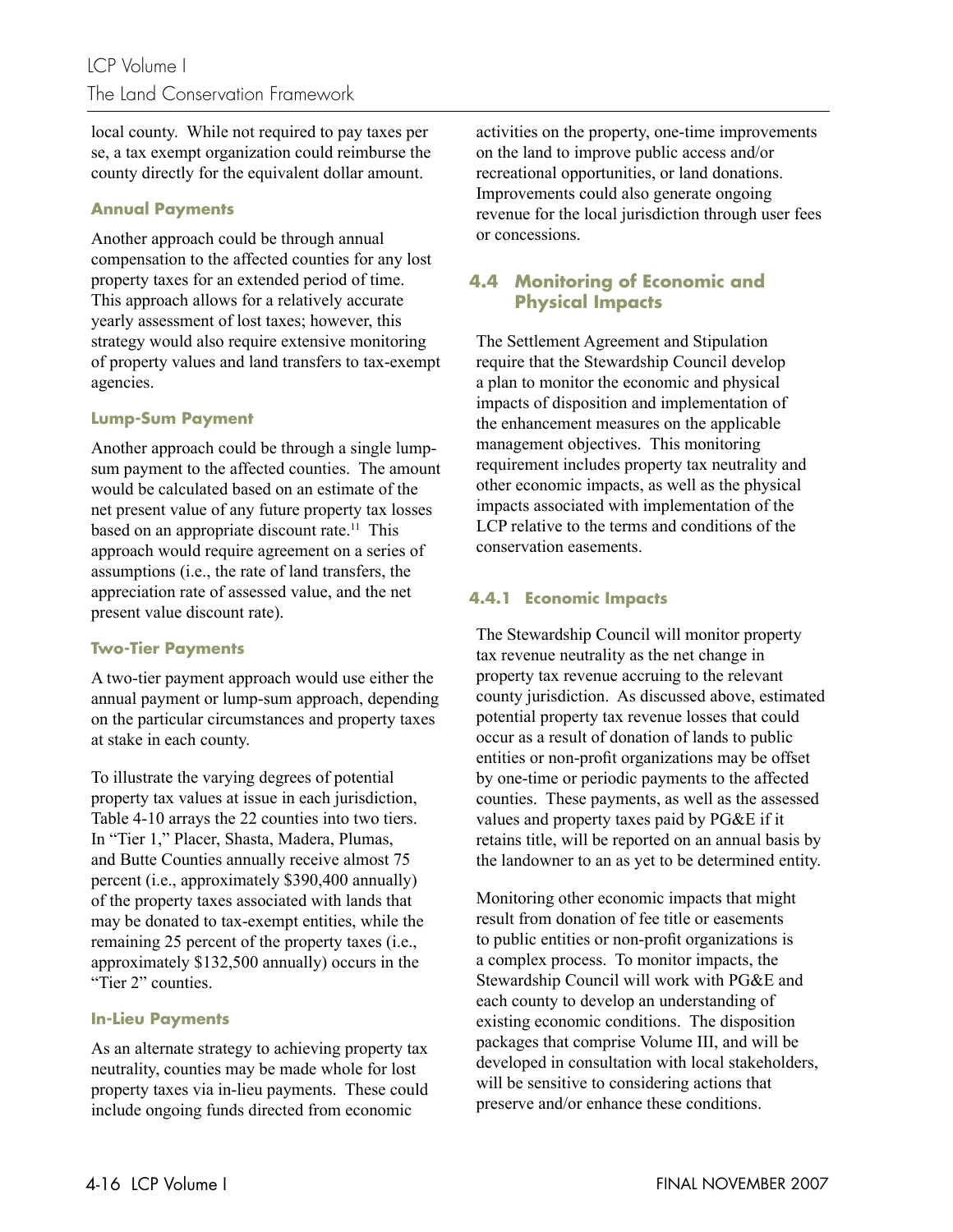#### **Table 4-10 Property Taxes on Watershed Lands to be Potentially Donated by PG&E, 2005**

| ___<br>Property Tax <sup>1,2</sup> |                                                        |                                                                   |                                    |  |
|------------------------------------|--------------------------------------------------------|-------------------------------------------------------------------|------------------------------------|--|
| <b>County</b>                      | <b>Available for</b><br><b>Disposition<sup>3</sup></b> | As % of Total<br><b>Taxes Available for</b><br><b>Disposition</b> |                                    |  |
| Shasta                             | \$152,100                                              | 29.1%                                                             |                                    |  |
| Placer                             | \$102,800                                              | 19.7%                                                             | Tier 1 - Total Taxes:              |  |
| Madera                             | \$48,600                                               | 9.3%                                                              | \$390,400                          |  |
| Plumas                             | \$46,000                                               | 8.8%                                                              | Tier 1 - % of Total: 74.7%         |  |
| <b>Butte</b>                       | \$40,900                                               | 7.8%                                                              |                                    |  |
| Nevada                             | \$29,100                                               | 5.6%                                                              |                                    |  |
| Amador                             | \$26,300                                               | 5.0%                                                              |                                    |  |
| Lake                               | \$23,900                                               | 4.6%                                                              |                                    |  |
| Mendocino                          | \$20,000                                               | 3.8%                                                              |                                    |  |
| Tuolumne                           | \$11,200                                               | 2.1%                                                              |                                    |  |
| Alpine                             | \$5,700                                                | 1.1%                                                              |                                    |  |
| Tehama                             | \$5,300                                                | 1.0%                                                              |                                    |  |
| Lassen                             | \$3,100                                                | 0.6%                                                              |                                    |  |
| San Luis Obispo                    | \$2,800                                                | 0.5%                                                              | Tier 2 - Total Taxes:<br>\$132,500 |  |
| Fresno                             | \$2,500                                                | 0.5%                                                              | Tier 2 - % of Total: 25.3%         |  |
| Calaveras                          | \$1,300                                                | 0.2%                                                              |                                    |  |
| Kern                               | \$600                                                  | 0.1%                                                              |                                    |  |
| Tulare                             | \$500                                                  | 0.1%                                                              |                                    |  |
| Yuba                               | \$200                                                  | 0.0%                                                              |                                    |  |
| Merced                             | \$0                                                    | 0.0%                                                              |                                    |  |
| El Dorado                          | \$0                                                    | 0.0%                                                              |                                    |  |
| Mariposa                           | \$0                                                    | 0.0%                                                              |                                    |  |
| Total                              | \$522,900                                              | 100.0%                                                            |                                    |  |

<sup>1</sup> Represents total property tax.

2 Only includes taxes from land.

<sup>3</sup> Assumes all FERC lands and acreage needed for current and future operations will be retained by PG&E. It is assumed that land within a given parcel is valued uniformly.

## **4.4.2 Physical Impacts**

Monitoring plans will be developed for each parcel or set of parcels. Plans will describe baseline conditions, and establish guidelines for tracking progress in preserving and enhancing BPVs along with other information pertinent to the conservation easements. Monitoring and reporting activities will confirm compliance with legal and contractual obligations in donated parcels, which will be a significant element in securing and maintaining local community support of particular donation transactions as well as the long-term success of the LCP. Finally, monitoring will provide valuable information and feedback in the short term to improve design and structure of future dispositions.

Monitoring plans for donated parcels and conservation easements will likely include the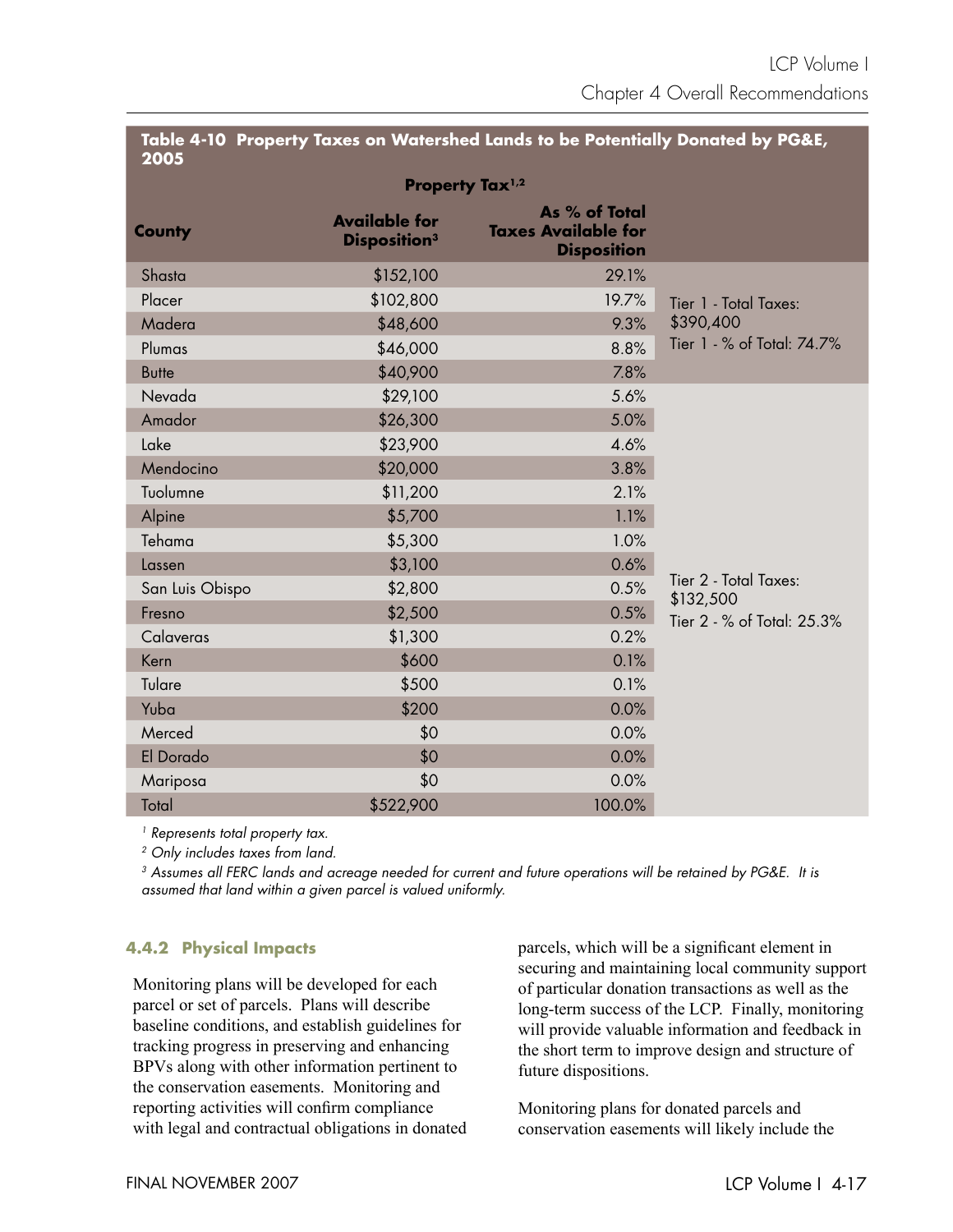components discussed below. This monitoring framework is consistent with best practices in the conservation field for monitoring and enforcing conservation easements, but applies to parcels donated in fee as well.

## **Baseline Conditions Report**

The baseline conditions report documents the physical condition of the donated parcel or conservation easement at the time of the disposition. This written report is typically prepared prior to the disposition and includes a narrative discussion of the physical condition of the parcel as it relates to the terms and conditions of the conservation easement. It also usually includes the specific conservation values of the easement property identified in the conservation easement, maps identifying the location of the easement property and the property's natural features and improvements, and digital pictures depicting the condition and features of the property from several locations. The report provides a basis from which to compare the future physical condition of the property relative to the condition of the parcel at the time of donation.

For conservation easements, this report is intended to provide written evidence in legal proceedings enforcing future easement violations. As such, the final report is typically reviewed and approved in writing by both the landowner and the easement holder, both of whom retain a copy following grant of the conservation easement. For donated fee parcels, this report will provide a basis for evaluating physical impacts to the donated parcel for purposes of ensuring protection of the parcel's BPVs and evaluating broader LCP program results.

## **Legal Compliance Monitoring**

Conservation easement best practices suggest an easement holder will conduct annual monitoring of the property to evaluate compliance with the terms of a conservation easement. Monitoring involves an inspection of the easement property, discussion with the landowner, and preparation of a written report by the easement monitor to document the results of monitoring activities. Monitoring plans for donated conservation easements will be

consistent with these best practices. To the extent other legal or contractual arrangements may apply to donated fee parcels, similar legal compliance monitoring procedures and practices will be developed to ensure continued compliance with those requirements.

## **Public Benefit Monitoring**

In addition to legal compliance monitoring, procedures and practices for monitoring impacts to a donated parcel's BPVs may be developed. These practices will require flexibility and precision to address the ownership, uses, and values of a particular parcel. For example, annual monitoring may be appropriate for a particular parcel providing sensitive habitat for endangered or threatened species for which habitat restoration activities are contemplated in order to confirm completion and results of restoration activities. On the other hand, a five-year monitoring schedule, as opposed to annual monitoring, may be adequate to evaluate physical impacts over time to a parcel containing solely agricultural values. Legally enforceable access rights may need to be put in place at the time of donation to preserve the right to conduct public benefit monitoring. As with legal compliance monitoring, appropriate reporting protocols will be developed to document public benefit monitoring.

#### **Enforcement**

Legal and contractual violations identified during the legal compliance monitoring process will often lead to informal enforcement discussions and formal enforcement actions. Prompt enforcement of violations will be essential to protecting a parcel's BPVs and the integrity of the LCP. Since enforcement may be costly, legal defense endowments may be required in connection with property donations to ensure the entity responsible for enforcing violations has the financial wherewithal to resolve violations. Monitoring protocols will be designed to monitor existence, status, costs, endowments, and results of enforcement actions relating to donated parcels.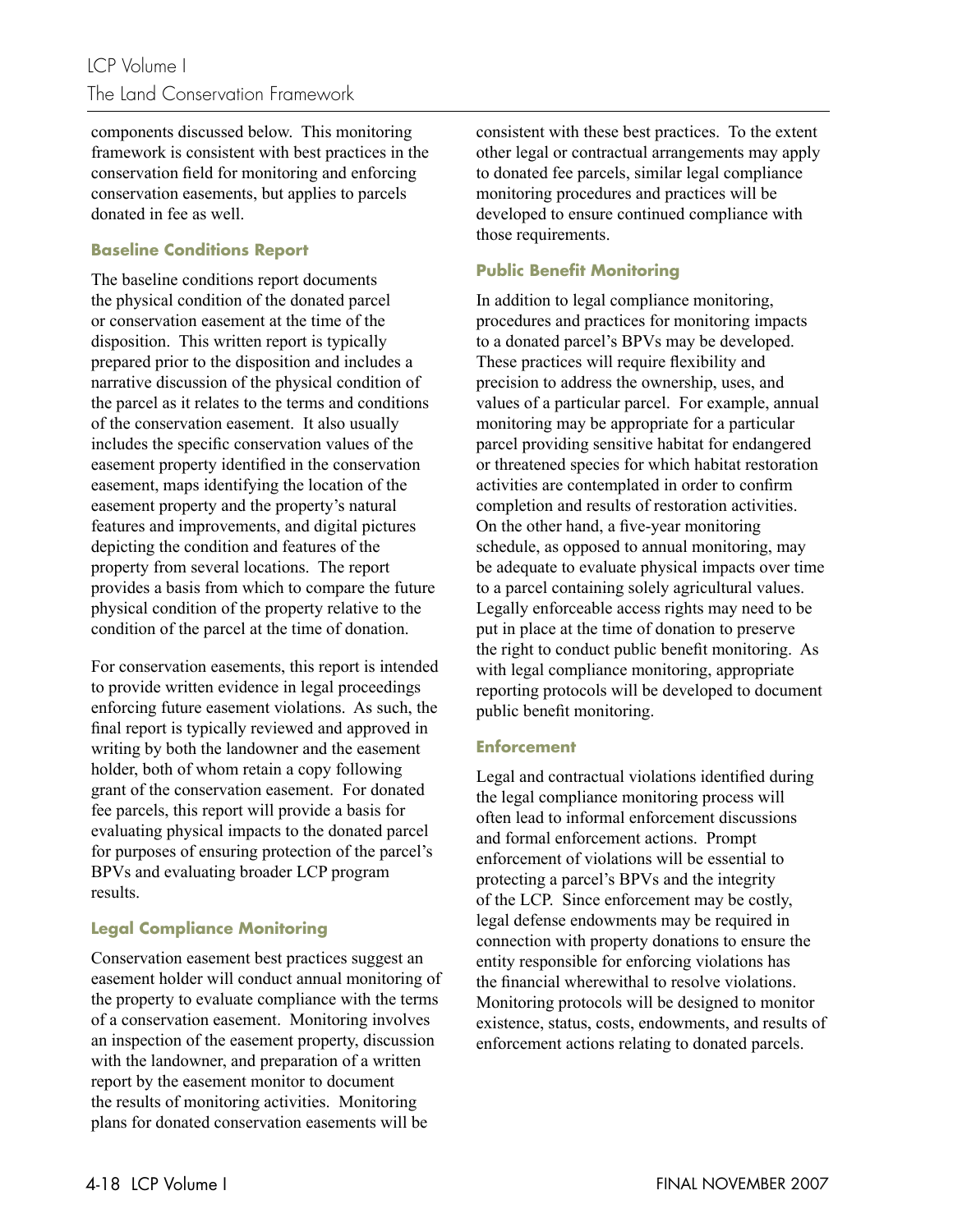#### **Reporting**

Information gathered during the monitoring process will require correlation, evaluation, and maintenance to be useful for evaluating the condition of donated parcels over time and other physical impacts. Monitoring data may also inform future decisions respecting PG&E property donations and other conservation opportunities. Protocols for information management and analysis and reporting of monitoring results will be developed to track physical impacts to donated parcels.

#### **Endnotes**

<sup>1</sup> Section 815 of the California Civil code states that "The Legislature finds and declares that the preservation" of land in its natural, scenic, agricultural, historical, forested, or open-space condition is among the most important environmental assets of California." This section of the code establishes the state's requirements for conservation easements.

2 This would most likely arise when a donee of fee title is precluded by law or policy from accepting the encumbrance of a conservation easement. In such instances, the requirement that the Governing Board receive satisfactory assurance that the land will be managed consistent with the purpose of the LCP could potentially be provided in the form of a memorandum of understanding, donation agreement, cooperative agreement, or some other mechanism.

<sup>3</sup> This list of items to include in conservation easements is paraphrased from the Stipulation. Refer to Appendix 2 for the actual language.

4 Per Article XIII, Section 19 of the California State Constitution.

5 FERC has the authority to license non-Federal hydroelectric power projects located on navigable waterways or Federal lands, or connected to the interstate electric grid.

6 For example, if a property has an assessed value of \$1.0 million and is located in an area with a 1.10% tax rate, local agencies would collect \$11,000 in taxes from the property owner each tax year. The SBE makes a distinction between unitary and non-unitary property because much of a public utility's property cannot be valued discretely in an effective manner. For example, a mile of power line crossing through a parcel must be valued as part of a broader power generating system (i.e., part of a larger "unit") to represent its full value. Therefore, SBE assesses the fair market value of all of the property owned by a utility that is related to

power generation and distribution as a single unit. The resulting property taxes based on this unitary value are then allocated to individual counties according to an estimate of the utility's holdings within each county. 7 This appraisal method represents the cost of reproducing the property with a new property of similar utility, less the extent to which the value has been reduced by depreciation.

<sup>8</sup> Most of the TPZ lands in California were classified as such in 1976 by the SBE and local county assessors, following passage of the Z'berg-Warren-Keene-Collier Forest Taxation Reform Act. The values for TPZ lands are statutorily set each year by the SBE according to the type of timber grown on the property, not according to comparable sales. This state-centralized system of timber valuation was established by the Z'berg-Warren-Keene-Collier Forest Taxation Reform Act in 1976 to reconcile varying assessments by each county and to change tax regulations that were hindering environmental conservation efforts. The process of valuing land according to its timber production potential rather than by its highest and best use was developed because landowners were essentially being double taxed on the value of the timber as well as on the land's highest and best use, regardless of whether or not that use was timber production. As a result, landowners were motivated to harvest the timber unsustainably to lower their property taxes and/or convert the land to non-timber use. Both of these responses threatened the State's timber resources.

9 Slightly more than 90 percent of the total property taxes paid by PG&E in 2005 (\$13.6 million out of \$15.0 million total) was generated by unitary improvements, which PG&E is likely to continue to pay following implementation of the LCP, while just under 10 percent (\$1.5 million) was generated by the underlying land value.

10 The distribution shown in Table 4-9 summarizes property tax distributions net of Education Revenue Augmentation Fund (ERAF) allocations. The State directs a portion of local property taxes to the public school system via ERAF transfers. All percentages discussed in this context are net of ERAF.

<sup>11</sup> NPV is a technique for assessing the worth of future payments by looking at the present value of those future cashflows discounted at today's cost of capital. The discount rate used in calculating the NPV should reflect what the resources could have earned if they had been invested elsewhere.